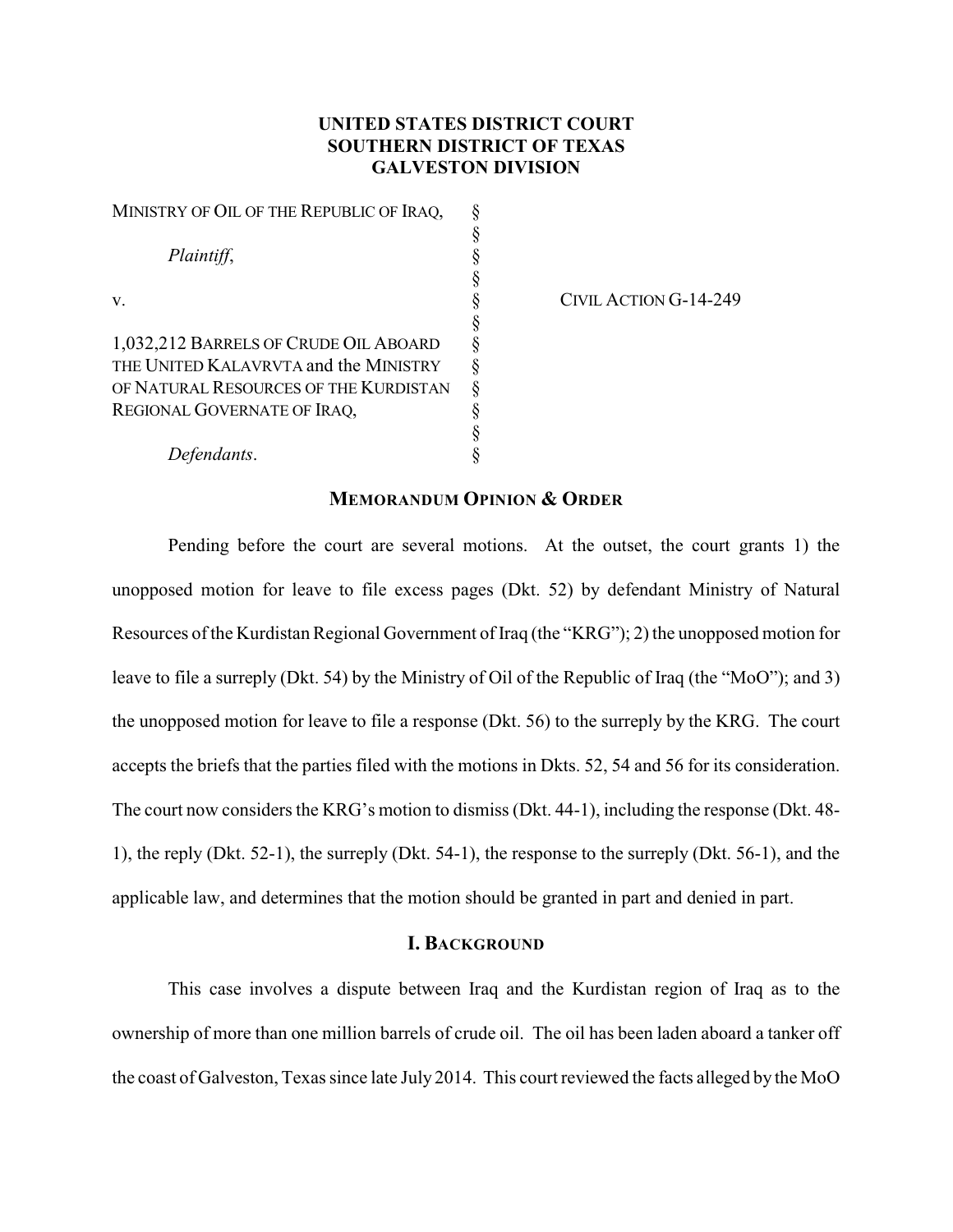in its previous memorandum opinion and order from August 25, 2014, and because the basic facts have not changed, the court will not review them again. Dkt. 25 at  $2-4$ <sup>1</sup>

The MoO filed a complaint in this court in late July, requesting the court to seize cargo from a tanker in the Gulf of Mexico, because the cargo was allegedly Iraq's oil that had been converted by the KRG. Dkt. 1. In response, a seizure order was granted and a warrant issued to be executed once the tanker entered United States ("U.S.") waters. Dkts. 2, 3. The MoO amended its complaint on August 1, 2014. Dkt. 7. The KRG responded by filing a motion to vacate the seizure order because the MoO lacked admiralty jurisdiction to sustain any of its claims. On August 25, 2014, the court dismissed the MoO's amended complaint (Dkt. 7) without prejudice for want of jurisdiction and granted the KRG's motion to vacate (Dkt. 8). Dkt. 25 at 13. The MoO filed its second amended complaint on September 19, 2014. Dkt. 39. In response, the KRG filed a motion to dismiss (Dkt. 44-1) under Federal Rules of Civil Procedure 12(b)(1) and 12(b)(6). The MoO filed a response (Dkt. 48-1); the KRG filed a reply (Dkt. 52-1); the MoO filed a surreply (Dkt. 54-1); and the KRG filed a response to the surreply (Dkt. 56-1). The motion is ripe for discussion.

#### **II. LEGAL STANDARDS**

# *A. 12(b)1 Motion to Dismiss for Lack of Jurisdiction*

A court may dismiss a complaint under Federal Rule of Civil Procedure 12(b)(1) when it "lacks the statutory or constitutional power to adjudicate the case." *Home Builders Ass'n of Miss., Inc. v. City of Madison, Miss.*, 143 F.3d 1006, 1010 (5th Cir. 1998). Parties may use this rule to challenge the subject matter jurisdiction of the district court to hear a case. *Ramming v. United States*, 284 F.3d 158, 161 (5th Cir. 2001). The burden of proof in such a challenge is on the party

*Ministry of Oil of the Republic of Iraq v. 1,032,212 Barrels of Crude Oil*, No. G-14-249, 2014 WL 4215357 (S.D. Tex. <sup>1</sup> Aug. 25, 2014).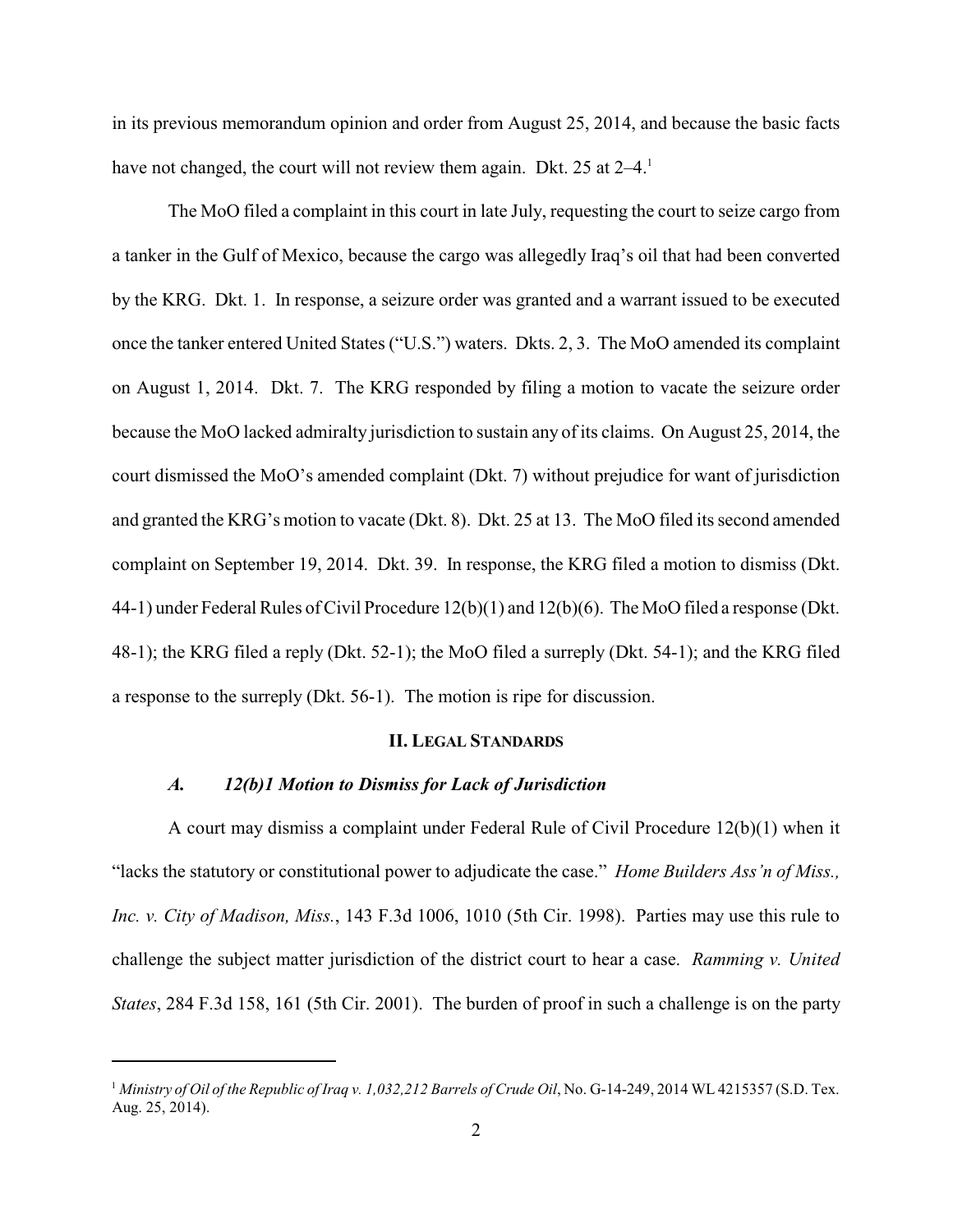asserting jurisdiction. *Id.* "When a Rule 12(b)(1) motion is filed in conjunction with other Rule 12 motions, the court should consider the Rule 12(b)(1) jurisdictional attack before addressing any attack on the merits." *Id.* "A motion under 12(b)(1) should be granted only if it appears certain that the plaintiff cannot prove any set of facts in support of his claim that would entitle him to relief." *Home Builders*, 143 F.3d at 1010.

# *B. 12(b)6 Motion to Dismiss for Failure to State a Claim*

A court may dismiss a complaint for "failure to state a claim upon which relief can be granted." FED. R. CIV. P.  $12(b)(6)$ . To survive a Rule  $12(b)(6)$  motion to dismiss, a plaintiff must plead "enough facts to state a claim to relief that is plausible on its face." *Gines v. D.R. Horton, Inc.*, 699 F.3d 812, 816 (5th Cir. 2012) (quoting *Bell Atl. Corp. v. Twombly*, 550 U.S. 544, 570, 127 S. Ct. 1955 (2007)). "A claim has facial plausibility when the plaintiff pleads factual content that allows the court to draw the reasonable inference that the defendant is liable for the misconduct alleged." *Ashcroft v. Iqbal*, 556 U.S. 662, 678, 129 S. Ct. 1937 (2009). "Factual allegations must be enough to raise a right to relief above the speculative level . . . on the assumption that all the allegations in the complaint are true (even if doubtful in fact)." *Twombly*, 550 U.S. at 555. As part of the *Twombly-Iqbal* analysis, the court proceeds in two steps. First, the court separates legal conclusions from well-pled facts. *Iqbal*, 556 U.S. at 678–79. Second, the court reviews the wellpled factual allegations, assumes they are true, and then determines whether they "plausibly give rise to an entitlement of relief." *Id.* at 679.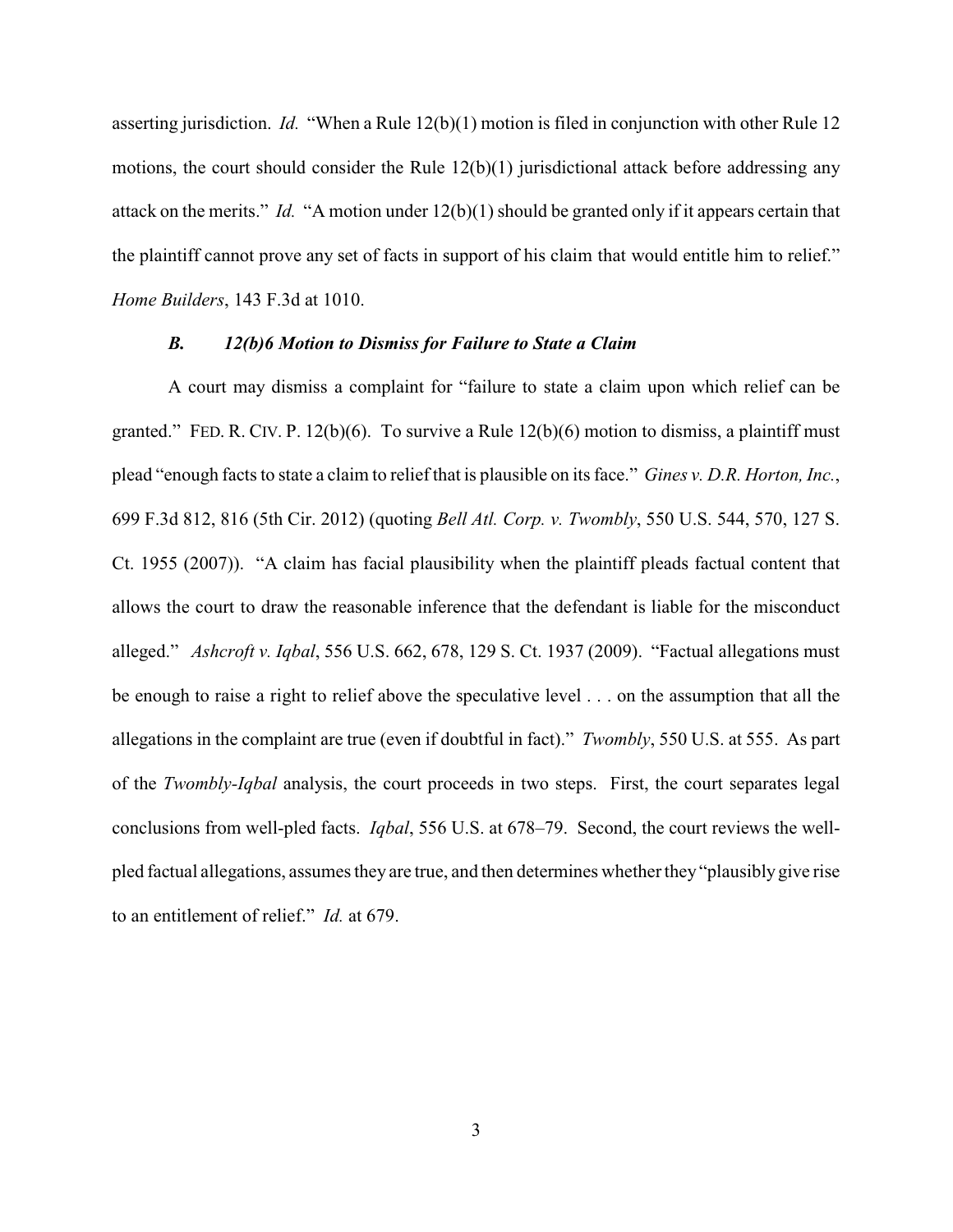#### **III. LAW & ANALYSIS**

#### *A. Political Question Doctrine*

*1. Law*

The political question doctrine presents a narrow exception to the judiciary's responsibility to decide cases properly before it. *Zivotofsky ex rel. Zivotofsky v. Clinton*, — U.S. —, 132 S. Ct. 1421, 1427 (2012). The doctrine "excludes from judicial review those controversies which revolve around policychoices and value determinations constitutionallycommitted for resolution to the halls of Congress or the confines of the Executive Branch." *Japan Whaling Ass'n v. Am. Cetacean Society, et. al.*, 476 U.S. 221, 230, 106 S. Ct. 2860 (1986). The reasoning is that "courts are fundamentally underequipped to formulate national policies or develop standards for matters not legal in nature." *Id.* (internal quotation marks omitted). The Supreme Court set forth several tests to guide courts in identifying a political question:

> Prominent on the surface of any case held to involve a political question is found [1] a textually demonstrable constitutional commitment of the issue to a coordinate political department; or [2] a lack of judicially discoverable and manageable standards for resolving it; or [3] the impossibility of deciding without an initial policy determination of a kind clearly for nonjudicial discretion; or [4] the impossibility of a court's undertaking independent resolution without expressing lack of the respect due coordinate branches of government; or [5] an unusual need for unquestioning adherence to a political decision already made; or [6] the potentiality of embarrassment from multifarious pronouncements by various departments on one question.

*Baker v. Carr*, 369 U.S. 186, 217, 82 S. Ct. 691 (1962). If one of these factors is "inextricably" present, the case will be nonjusticiable. *Occidental of Umm al Qaywayn, Inc. v. A Certain Cargo of Petroleum Laden Aboard the Tanker Dauntless Colocotronis*, 577 F.2d 1196, 1203 (5th Cir. 1978). The analysis called for by *Baker* requires more than a generalization that an issue implicates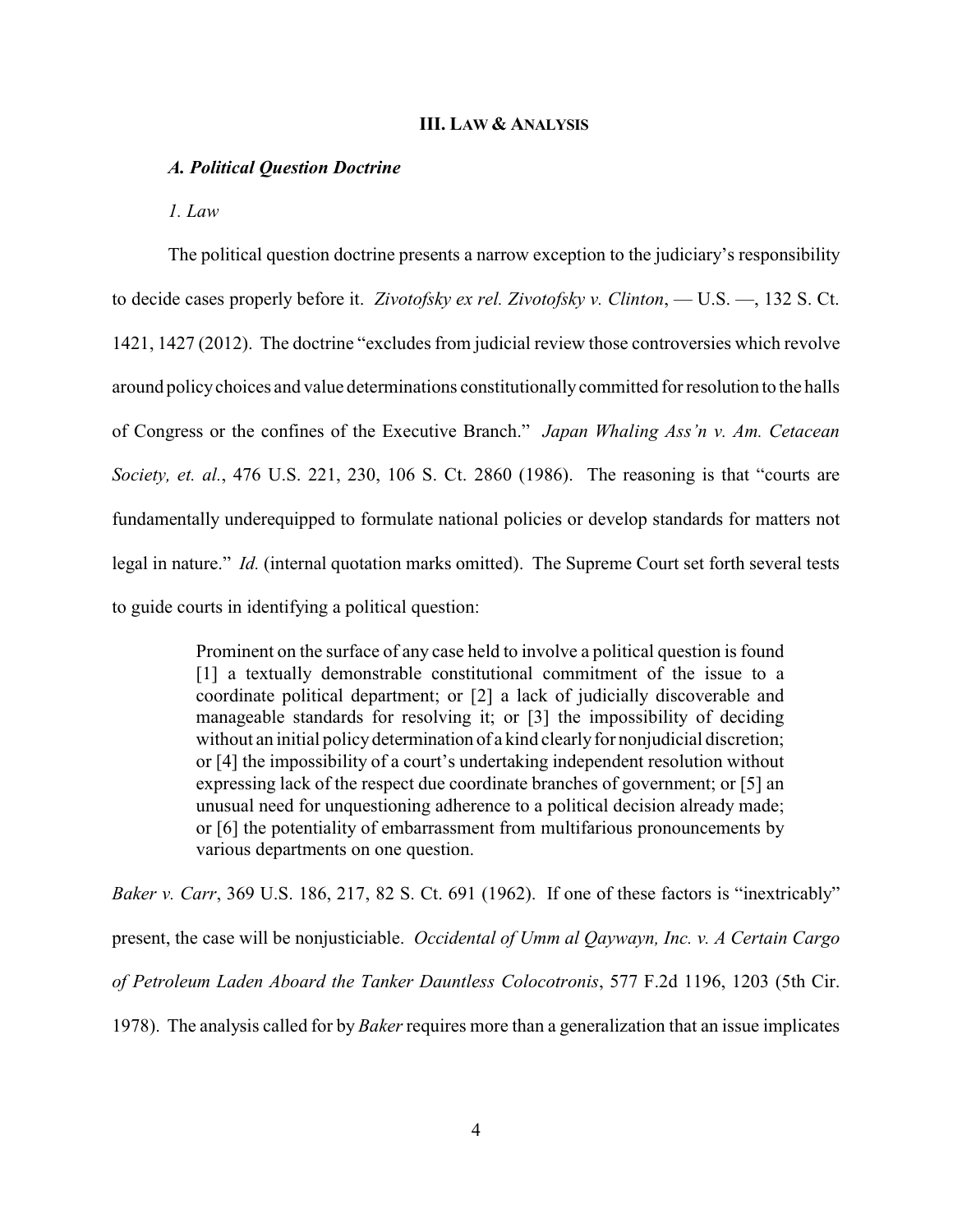foreign relations, because not "every case or controversywhich touches foreign relations lies beyond judicial cognizance." *Baker*, 369 U.S. at 211.

Under the first test of whether a textually demonstrable constitutional commitment to another branch of government exists, the court must "find that all plausible sets of facts that could be proven would implicate particular authority committed by the Constitution to Congress or the Executive." *Lane v. Halliburton*, 529 F.3d 548, 559–60 (5th Cir. 2008). Because the first *Baker* test is primarily concerned with a direct challenge to the actions of a coordinate branch of the federal government, when the party moving for dismissal under the test is not a part of the coordinate branch, the party must satisfy a "double burden." *Id.* at 560. First, the movant "must demonstrate that the claims against it will require reexamination of a decision *by [a branch of government]*." *Id.* (emphasis in original; citations omitted). "Then, it must demonstrate that the [branch's] decision at issue is insulated from judicial review." *Id.* (citations omitted).

Under the second test of whether judicially manageable standards exist, the court should determine if the inquiry is legal in nature. For example, courts should consider whether the dispute is a purelylegal question of statutoryinterpretation, calling "for applying no more than the traditional rules of statutory construction, and then applying this analysis to the particular set of facts presented . . . ." *Japan Whaling*, 478 U.S. at 230. As established long ago, "[i]t is emphatically the province of the judicial department to say what the law is." *Zivotofsky*, 132 S. Ct. at 1428–29 (citing *Marbury v. Madison*, 5 U.S. (1 Cranch) 137, 177 (1803)). A court "cannot shirk this responsibility merely because [its] decision may have significant political overtones." *Japan Whaling*, 478 U.S. at 230.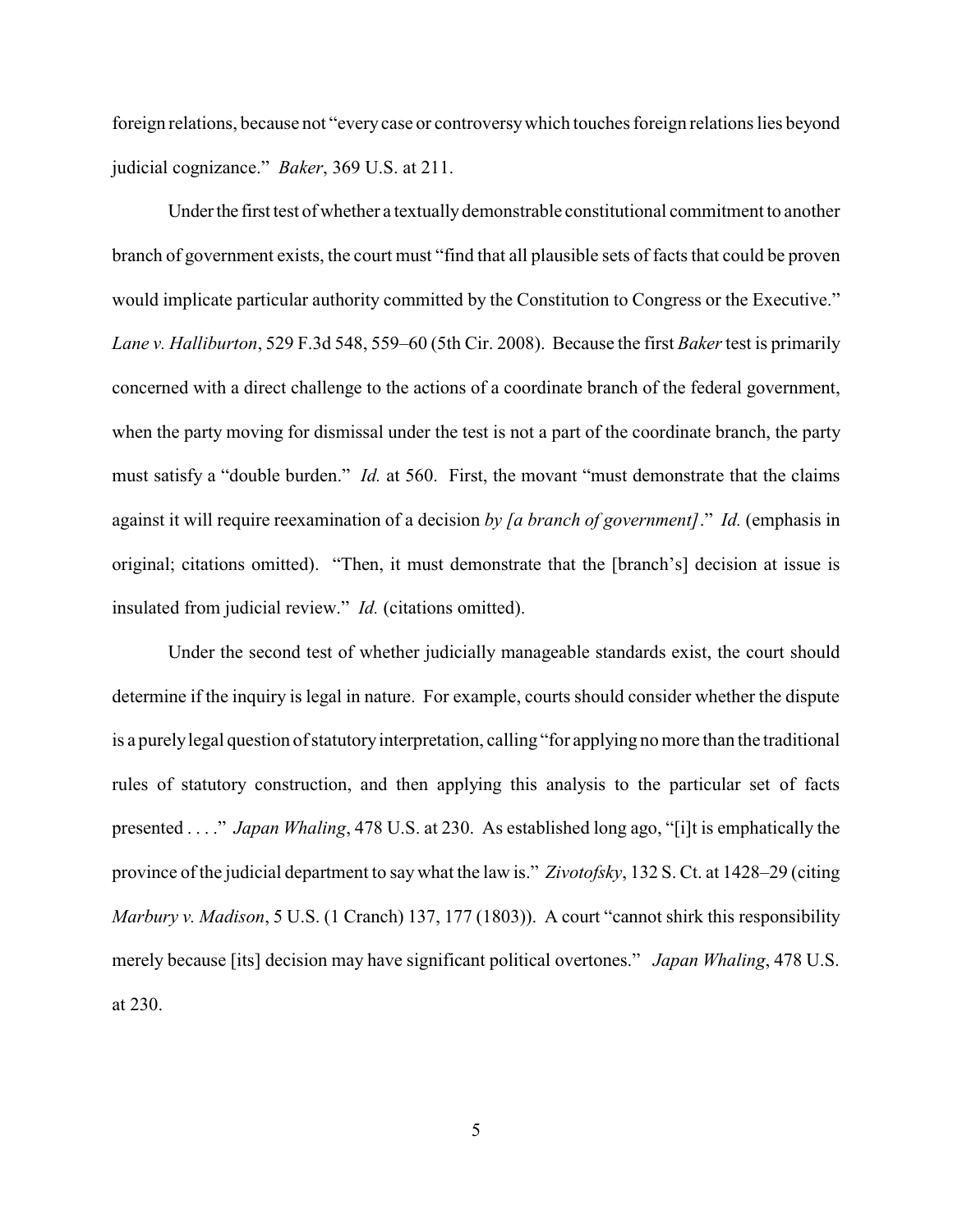#### *2. Arguments*

Defendant KRG argues that all of the MoO's claims fail on the basis that the claims raise "nonjusticiable political questions on issues of unmistakable import to the U.S. foreign policy . . . ." Dkt. 44-1 at 4, 14. First, the KRG asserts that the Constitution textually commits the resolution of the dispute to the political branches because political branches are supposed to handle foreign affairs; the U.S. must stay neutral in matters involving the Middle East; and the Executive Branch prefers to handle disputes through diplomacy and not litigation. *Id.* at 14. To illustrate, the KRG points to the Department of State's description of its role in the ongoing negotiations between the KRG and Iraq as that of a "neutral broker in an international dispute." Dkt. 52-1 at 3. The KRG explains that a ruling on the merits in the case would reflect a value judgment on the acts of the KRG, which is a diplomatic determination reserved to the political branches. Dkt. 44-1 at 16. And "[t]he Fifth Circuit has twice held that disputes raising the validityof foreign sovereigns' exercise of control over oil resources, like the case at bar, present quintessential political questions." *Id.* at 14.

Second, the KRG argues that there are no judicially discoverable and manageable standards for resolving the dispute. *Id.* at 18. The KRG asserts that the Iraqi Constitution Article 111, advanced by the MoO to support its claims, does not speak directly to the claims advanced; the applicable Constitutional provisions have not been interpreted before; nor are there any other judicially manageable standards to aid in construction of the Constitution. *Id.* at 20; Dkt. 52-1 at 4. The KRG explains that the MoO's own Oil Minister admits that Iraq and Kurdistan both interpret the Constitution differently with respect to who owns oil because a hydrocarbon law was never passed to further interpret the issue. Dkt. 56-1 at 3–4. Further, the KRG argues, the MoO's reliance on a 2012 decision involving the Waset Governorate (the "*Waset Governorate* decision") is <sup>2</sup>

*Minister of Oil v. H.E. the Chair of Waset Governorate*, Decision No. 8/Federal/1021, May 2, 2012. *See* Dkt. 48-13. <sup>2</sup>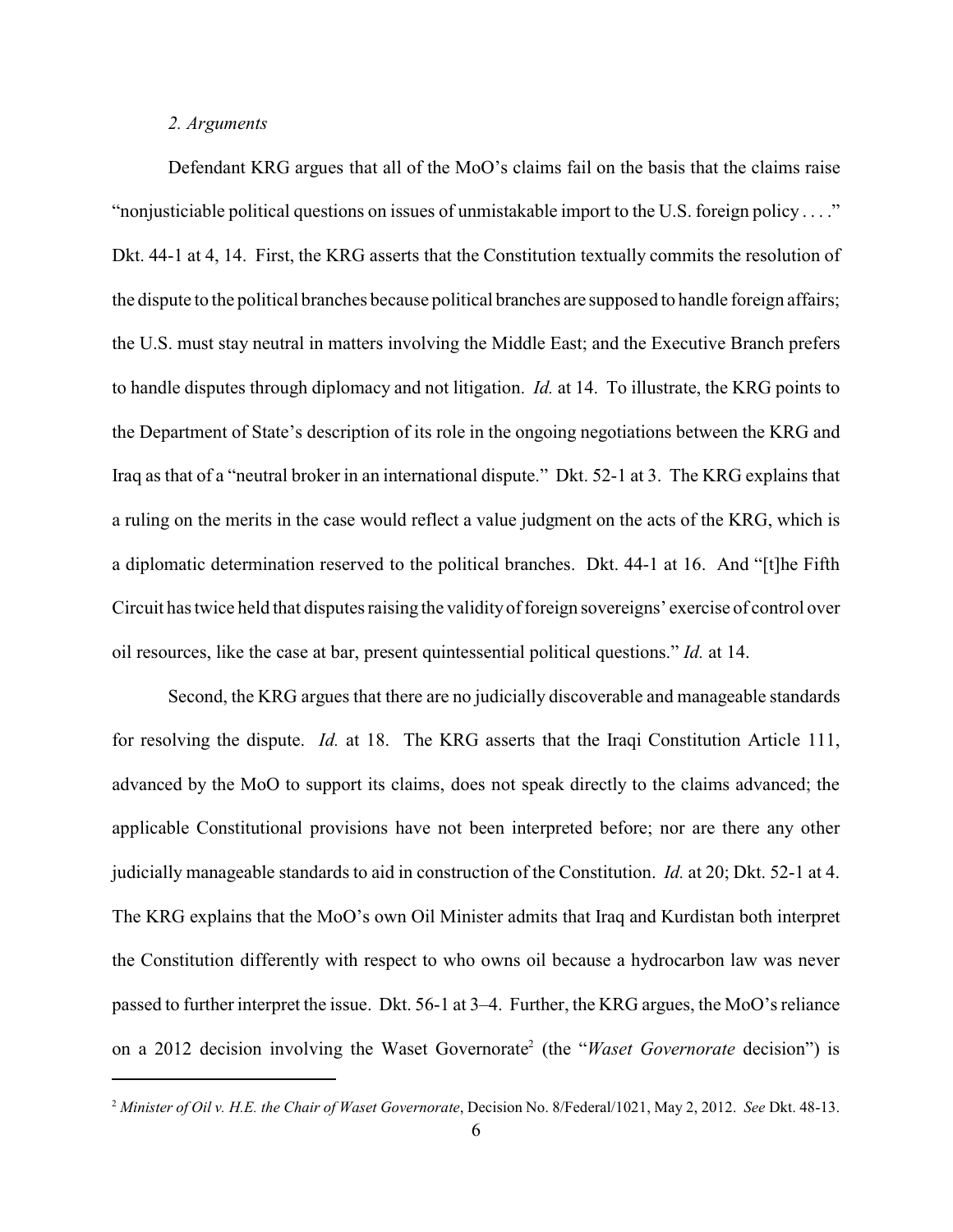inapplicable because the Iraqi Supreme Court has never been properly constituted, nor does it interpret a relevant provision of the Constitution. Dkt. 52-1 at 5. The KRG also argues that the MoO has not pointed to any law giving it the authority to file the present lawsuit, and cannot, because none has ever been enacted. Dkt. 44-1 at 19–20.

Third, the KRG argues that the remaining *Baker* factors also require dismissal because the case cannot be resolved without making policy determinations that are clearly for nonjudicial discretion. Dkt. 44-1 at 20. For example, the KRG argues that the court should not "take sides in a political and constitutional impasse over Iraq's most critical resource," or "supply a remedy that the Iraqi courts concededly do not offer." *Id.* Further, without dismissal, the KRG argues, "there is an acute potential" that the judiciarywill interfere with or embarrass the executive in its policy role in foreign affairs and foreign energy policy, particularly given the importance of neutrality in the Middle East. *Id.* at 20–21. The KRG points to U.S. State Department daily press briefings that express support for an agreement between Iraq and Kurdistan on how to manage their energy resources.<sup>3</sup> Id. Finally, to the extent that the MoO asks for enforcement of an Iraqi ban on unauthorized KRG oil exports, the KRG contends that the claim is barred by the penal law doctrine. Dkt. 52-1 at 5.

The MoO responds that the dispute raises legal, not political questions that can be properly resolved by the court. Dkt. 48-1 at 5. First, the MoO argues that the presence of international and political actors, or the need to construe a foreign country's constitution, does not automatically turn the dispute into a political question. *Id.* at 7. Rather, a political question only arises where the judiciary is asked to render a decision that would interfere with a political branch's policy choices and value determinations affecting U.S. foreign relations. *Id.* The MoO explains that because the

 $3$  A sentiment with which the court entirely agrees.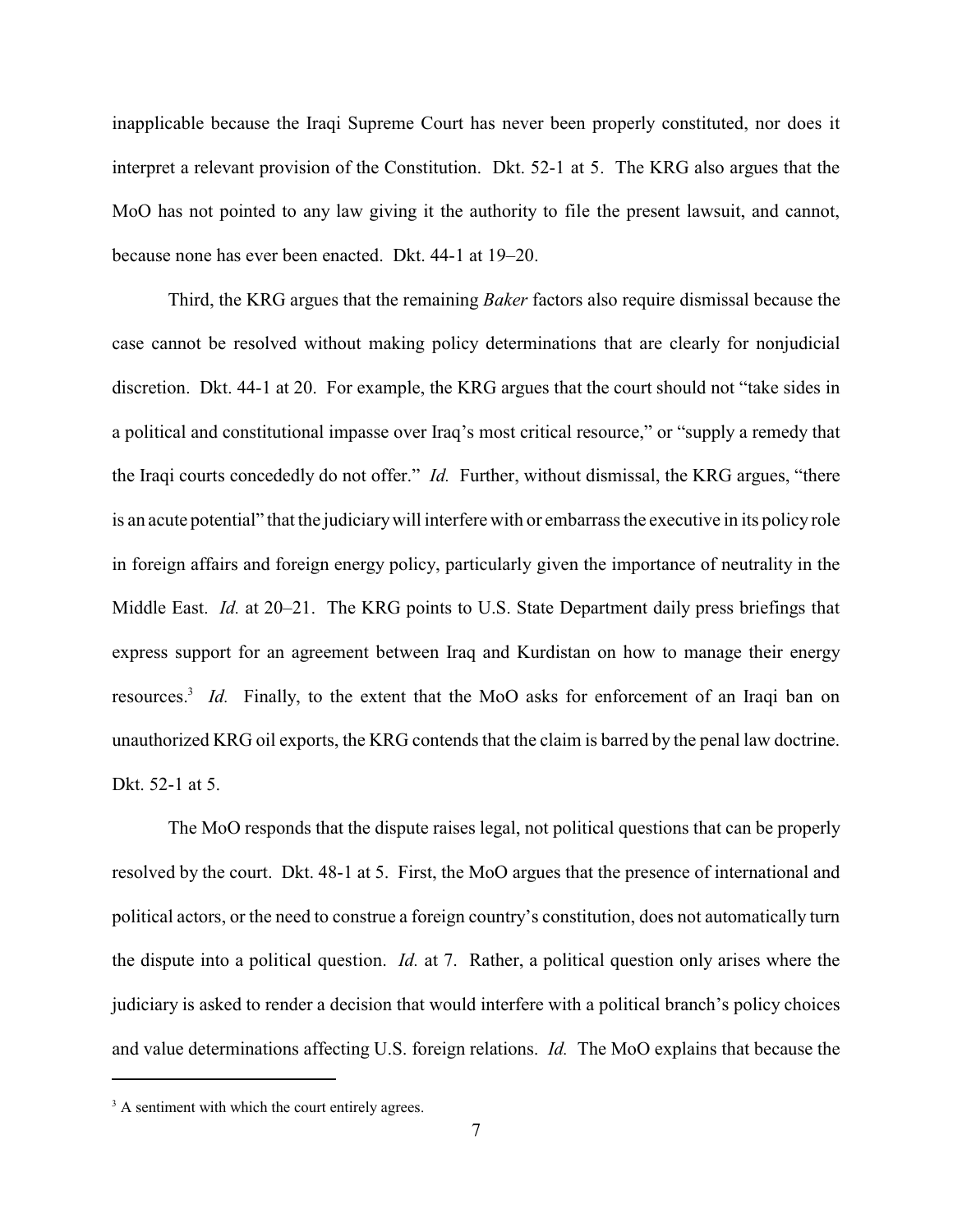Department of State considers the dispute to be a commercial transaction in which the U.S. Government is not involved, and specifically warned the KRG that it could face legal ramifications, the KRG fails to show that resolution of the dispute creates a direct challenge to a decision by a coordinate branch of the U.S. government. *Id.* at 8; Dkt. 52-1 at 2. The MoO also distinguishes the Fifth Circuit cases that the KRG relies upon, explaining that the dispute at hand does not involve a decades-old foreign policy determination; the U.S. has not involved itself in the dispute; the KRG is not a foreign nation; and there is no dispute regarding the sovereignty over the territory that constitutes Iraqi Kurdistan. *Id.* at 10.

Second, the MoO also argues that judicially discoverable and manageable standards for resolving the legal dispute exist through the use of traditional rules of statutory construction. *Id.*  Use of such rules does not involve a policy determination. *Id.* Instead, the review is on the text of the Iraqi Constitution, relevant Iraqi laws; and prior decisions by the Iraqi Federal Supreme Court, such as the *Waset Governorate* decision. *Id.* at 10–11. The MoO contends that any argument that the *Waset Governorate* decision cannot be considered because the Iraqi Federal Supreme Court has not been properly constituted is barred by the act of state doctrine and contradicts Iraqi Kurdistan's public statements that the Iraqi Federal Supreme Court is the "highest court in the land." Dkt. 54-1 at 4, n.12. Further, the MoO argues that the ongoing negotiations between Iraq and the Kurdistan region do not represent a policy initiative of the U.S. and do not influence the question of justiciability. *Id.* at 3. Finally, the MoO explains that the Ministry of Justice of the Republic of Iraq authorized pursuit of this lawsuit. Dkt. 48-1 at 1.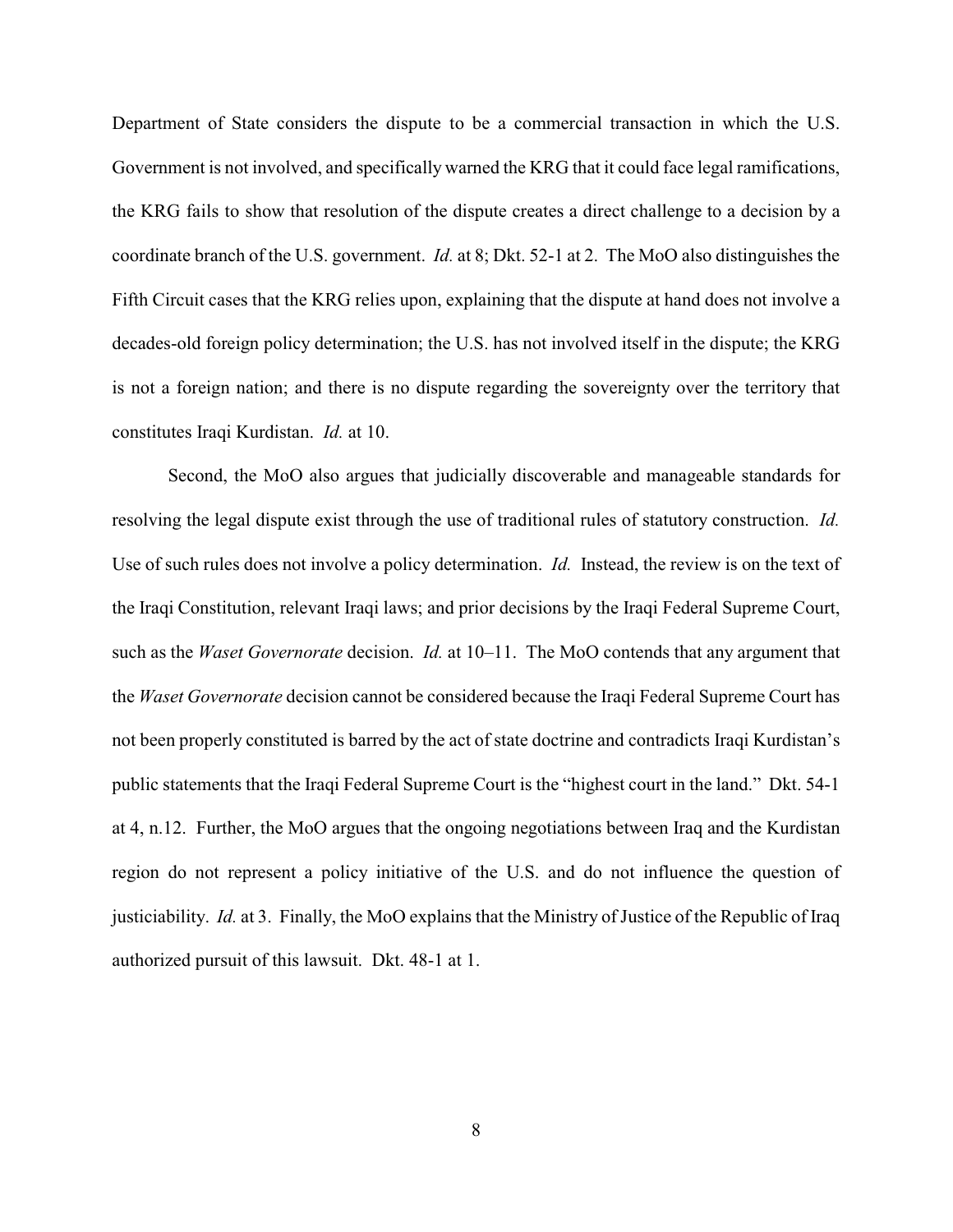# *3. Analysis*

The MoO describes its claim as one that deals with "title to, and the right to export, a commercial cargo of oil" because it alleges that "[t]he Cargo has been misappropriated by Iraqi Kurdistan and exported in violation of the Iraqi Constitution and Iraqi law." Dkt. 48-1 at 5.

Under the first test of whether there is a textual commitment of a decision to another branch, the KRG must demonstrate that resolving the dispute requires reexamination of a decision by the Executive Branch. *Lane*, 529 F.3d at 560. The focused questions before the court are: 1) who holds title to oil developed in Iraq for export purposes under the Iraqi Constitution, and 2) whether the KRG converted the oil when it took the oil to sell it. However, the KRG has not persuaded this court that resolution of these questions requires examination of a decision by the Executive Branch. Further, resolving this dispute consistentlywith the text of the Iraqi Constitution does not contradict, and appears to support, the daily press briefing statements by the U.S. State Department. The briefings encourage resolution consistent with the Iraqi Constitution; promote dialogue as the best way to resolve the issue; and point out that dialogue is not the only way to resolve the issue, as the KRG's actions could have legal ramifications. *See* Dkts. 44-1 at 12; 54-1 at 2. Because the KRG must identify an Executive Branch decision that would be reexamined through resolution of this dispute in order to meet the first *Baker* test, and it has not, the court need not determine whether a decision would be insulated from judicial review.

The KRG relies on the *Spectrum* case for the principle that the U.S. prefers to achieve energy policy objectives with foreign countries through diplomacy and not litigation, and considers this another reason why the first the political question doctrine applies. *Spectrum Stores*, 632 F.3d at 942. The *Spectrum* case dealt with a claim by U.S. businesses to enforce U.S. antitrust laws against oil production companies mostly owned byOrganization of Petroleum ExportingCountries member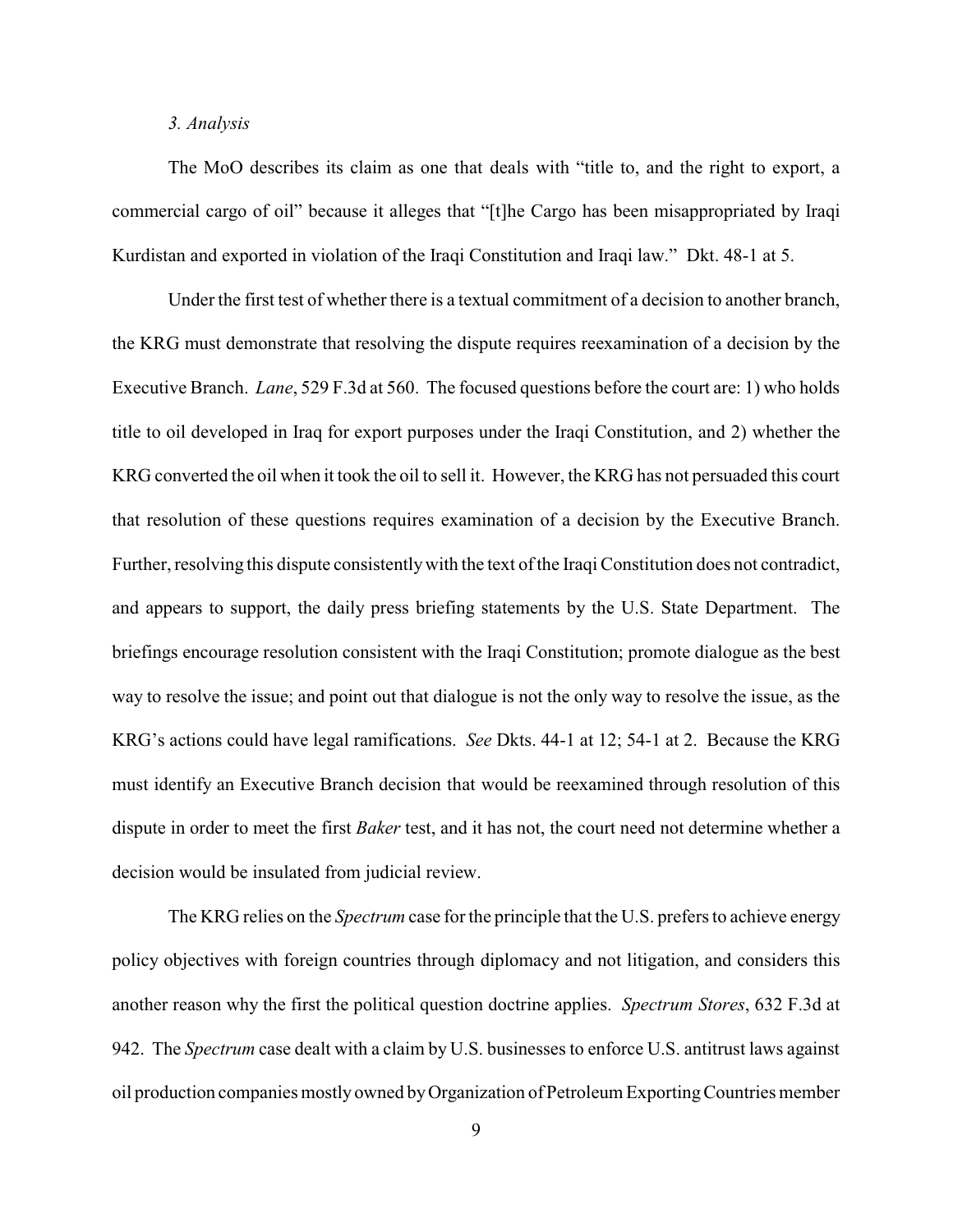nations. Dkt. 44-1 at 15; *Spectrum Stores*, 632 F.3d at 942. Unlike *Spectrum*, this case does not involve a private company from the U.S. trying to enforce laws against the KRG. Further, the policy cited by the *Spectrum* court relates to actions taken by the U.S. to achieve its energy objectives and explains that in such circumstances, diplomatic efforts to achieve U.S. objectives are preferable to lawsuits in U.S. Courts.<sup>4</sup> Spectrum, 632 F.3d at 951 n.13. Such a preference is not applicable in this case because the U.S. is not a party and has no choice over whether to use diplomacy instead of a lawsuit. Further, the U.S. State Department views the dispute as a commercial transaction for which the parties may face legal consequences. Dkt. 44-1 at 12; 54-1 at 2. The *Spectrum* case does not support dismissal of this dispute based on the political question doctrine.

The KRG also relies on the *Occidental* case to dismiss the dispute. In *Occidental*, the Fifth Circuit dismissed a conversion claim related to a tanker of oil extracted from an area that had been the subject of conflicting claims by two sovereigns: Iran and Great Britain. Dkt. 44-1 at 14–15; *Occidental*, 557 F.2d at 1204. The case was dismissed as nonjusticiable even though the sovereigns implicated in the case were not before the court, because resolving the merits of the claim would have required a determination of (1) the sovereignty of [the island] Abu Masa, (2) the proper territorial water limit, and (3) the proper allocation of continental shelf. *Id.* The court determined that such determinations were committed to the Executive Branch by the Constitution. *Id.* To resolve the present case, however, the court need not decide the sovereignty of the territory from which the oil was extracted, nor draw any territorial lines or develop any land allocations. This is

<sup>&</sup>lt;sup>4</sup> The policy the court cited states: "The Administration believes that the appropriate means for achieving the nation's objectives involving international energy markets lies in diplomatic efforts by the United States with the countries involved in the energy trade, rather than lawsuits against those countries in U.S. courts." *Spectrum*, 632 F.3d at 951 n.13 (internal citations and punctuation omitted).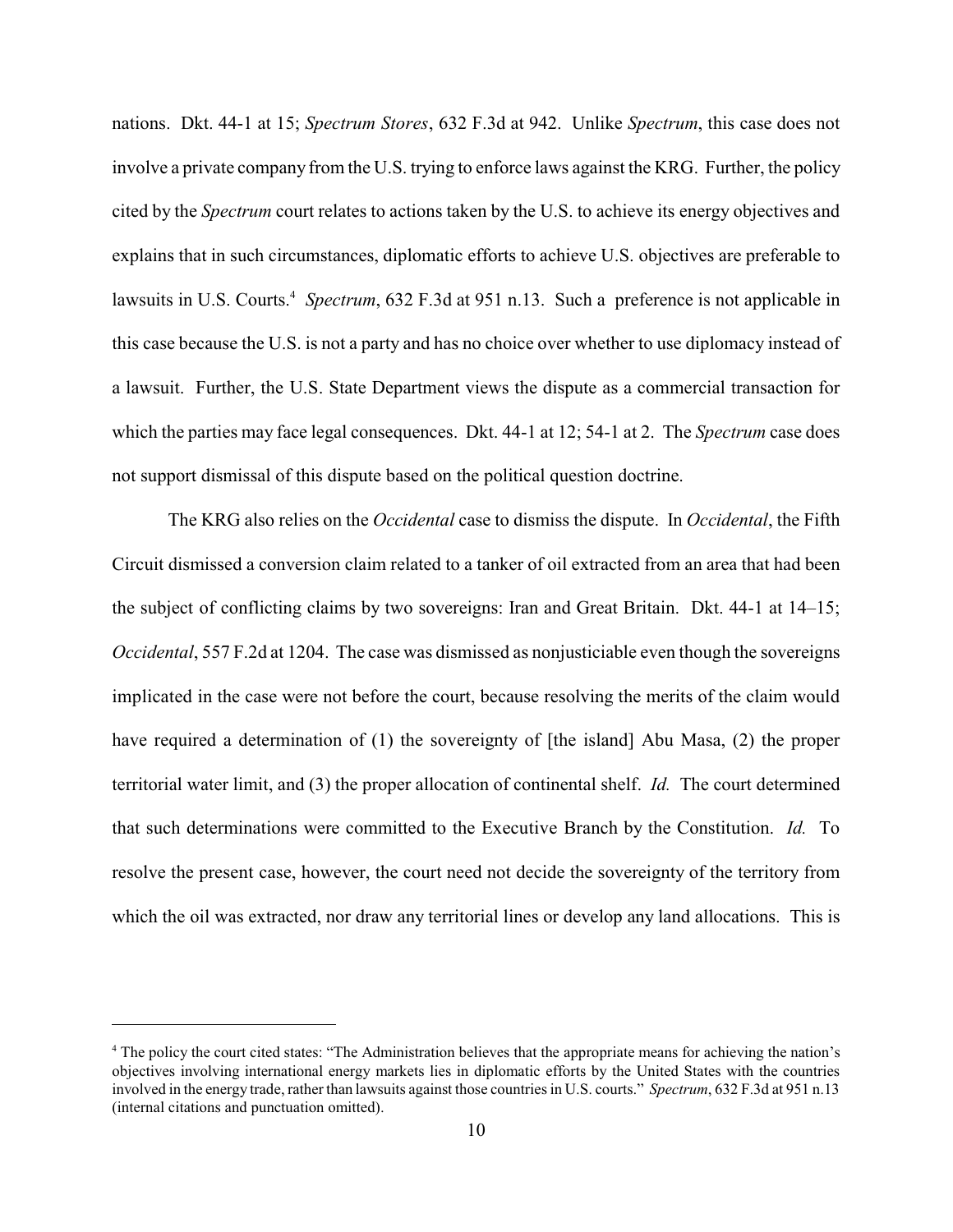also not a dispute between two separate, independent sovereigns such as Iran and Great Britain, but rather, Iraq and a region within Iraq. This case is not controlled by *Occidental*.

In evaluating the second *Baker* test as to whether there are judicially manageable standards, the court must consider whether this is a legal dispute, because courts should not "develop standards for matters not legal in nature." *Japan Whaling*, 476 U.S. at 230. The heart of this dispute is to whom the text of the Iraqi Constitution grants the right to export oil, and whether the KRG converted the oil here. U.S. courts regularly interpret other countries' laws, including constitutions. *See, e.g.*, *In re Oil Spill by Oil Rig Deepwater Horizon in Gulf of Mex.*, 970 F. Supp. 2d 524, 528–33 (E.D. La. 2013) (analyzing whether Mexico or the states of Mexico owned natural resources, based on a review of the Mexican Constitution, Mexican laws and statutes, and expert opinions). Further, KRG's contention that this dispute cannot be resolved because a law focused on oil has not been passed under the Constitution is unpersuasive. While such a statute could have provided guidance on how to interpret the Constitution, the parties' two competing interpretations of the Constitution show that the lack of a statute does not make interpretation of the Constitution impossible. To resolve the dispute, this court can at least review the text of the Constitution; the *Waset Governorate* decision<sup>5</sup> that discusses Articles 111 and 112 of the Iraqi Constitution; and a law passed in 2013 by the Iraqi Parliament that utilizes parts of the *Waset Governorate* decision.

Based on the court's analysis of the first two *Baker*tests, and the lack of any communication from the Executive Branch in the form of a letter or amicus brief, the court is not persuaded that remaining *Baker* tests relating to policy determinations, adhering to past decisions, or respecting other branches have been met. *See, e.g.*, *Occidental*, 577 F.2d at 1204 (court applying political

<sup>&</sup>lt;sup>5</sup> This court will not consider contentions that the Iraqi Federal Supreme Court is not properly constituted. Even if it were inclined to do so, judicially manageable standards besides the *Waset Governorate* decision exist to decide this case.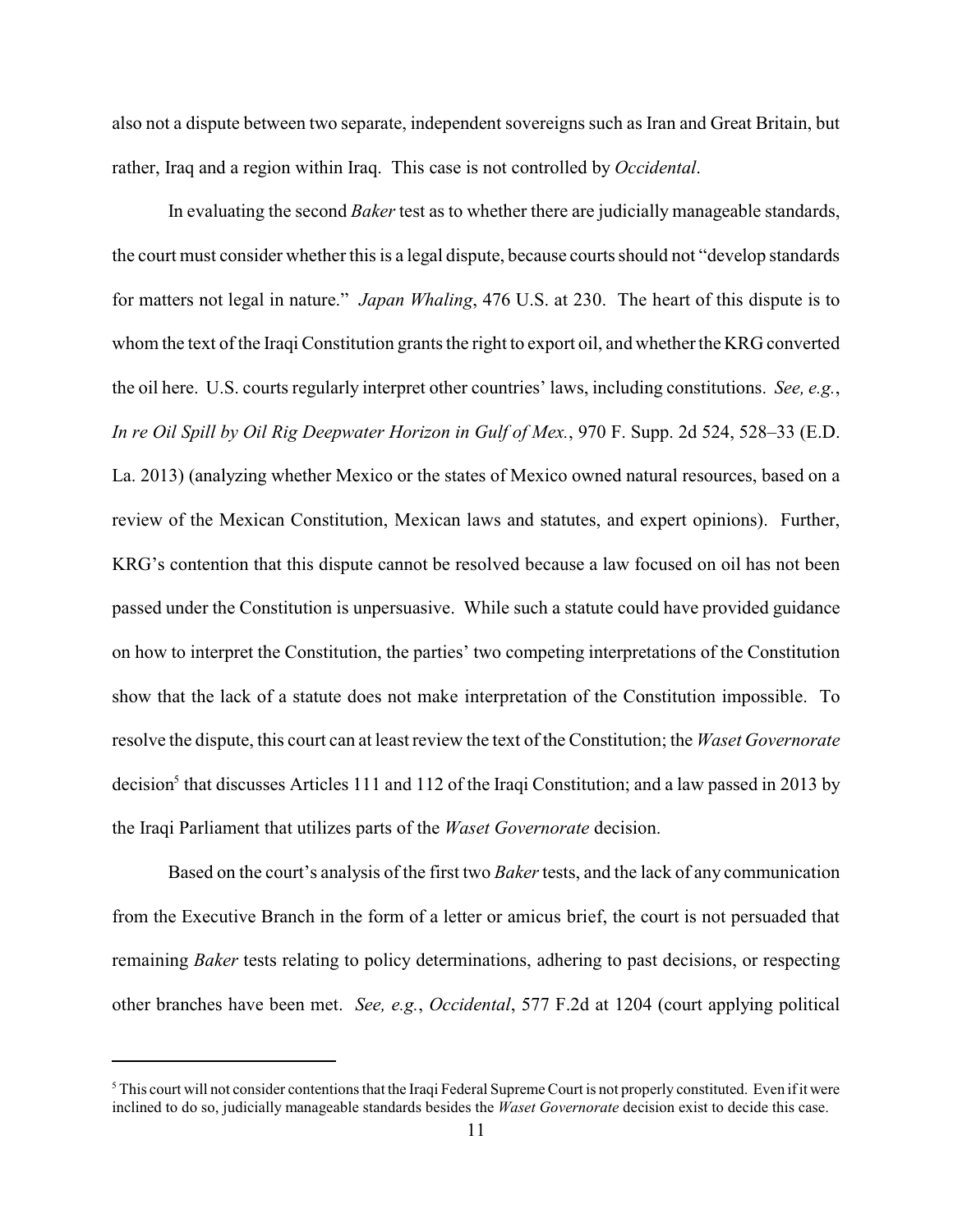question doctrine to demonstrate respect for Executive Branch after government's amicus brief and a State Department letter indicated that a decision on the case would infringe on the Executive Branch's goals in the Middle East).

The political question doctrine deals with "political questions," not merely "political cases." *Baker*, 369 U.S. at 217. The MoO's claims seek an interpretation of the text of the Iraqi Constitution and application of that interpretation to the facts of the case to determine if the oil was converted. This does not involve political questions, but classic judiciary functions. No matter how desirable it may be to avoid deciding a case like this one, a court "cannot shirk this responsibility merely because [its] decision may have significant political overtones." *Japan Whaling*, 478 U.S. at 230. "Viewing the facts in a light most favorable to the [MoO] . . . [the KRG's] conduct can be examined by a federal court without violating the [U.S.] Constitution's separation of powers." *Lane*, 529 F.3d at 560. The KRG's motion to dismiss on the basis of the political question doctrine is denied.

### *B. Foreign Sovereign Immunities Act Jurisdiction*

*1. Law*

The Foreign Sovereign Immunities Act ("FSIA") provides foreign states with immunity from jurisdiction of U.S. Courts except in certain circumstances. 28 U.S.C. § 1604. This immunity is presumed unless the party seeking to exercise jurisdiction over the foreign state can demonstrate that a specific statutory exception applies. *Permanent Mission of India to the United Nations v. City of New York*, 551 U.S. 193, 197, 127 S. Ct. 2352 (2007). Relevant to this case is the commercial activities exception to immunity, which applies to cases

> [1] in which the action is based upon a commercial activity carried on in the United States by the foreign state; or [2] upon an act performed in the United States in connection with a commercial activity of the foreign state elsewhere; or [3] upon an act outside the territory of the United States in connection with a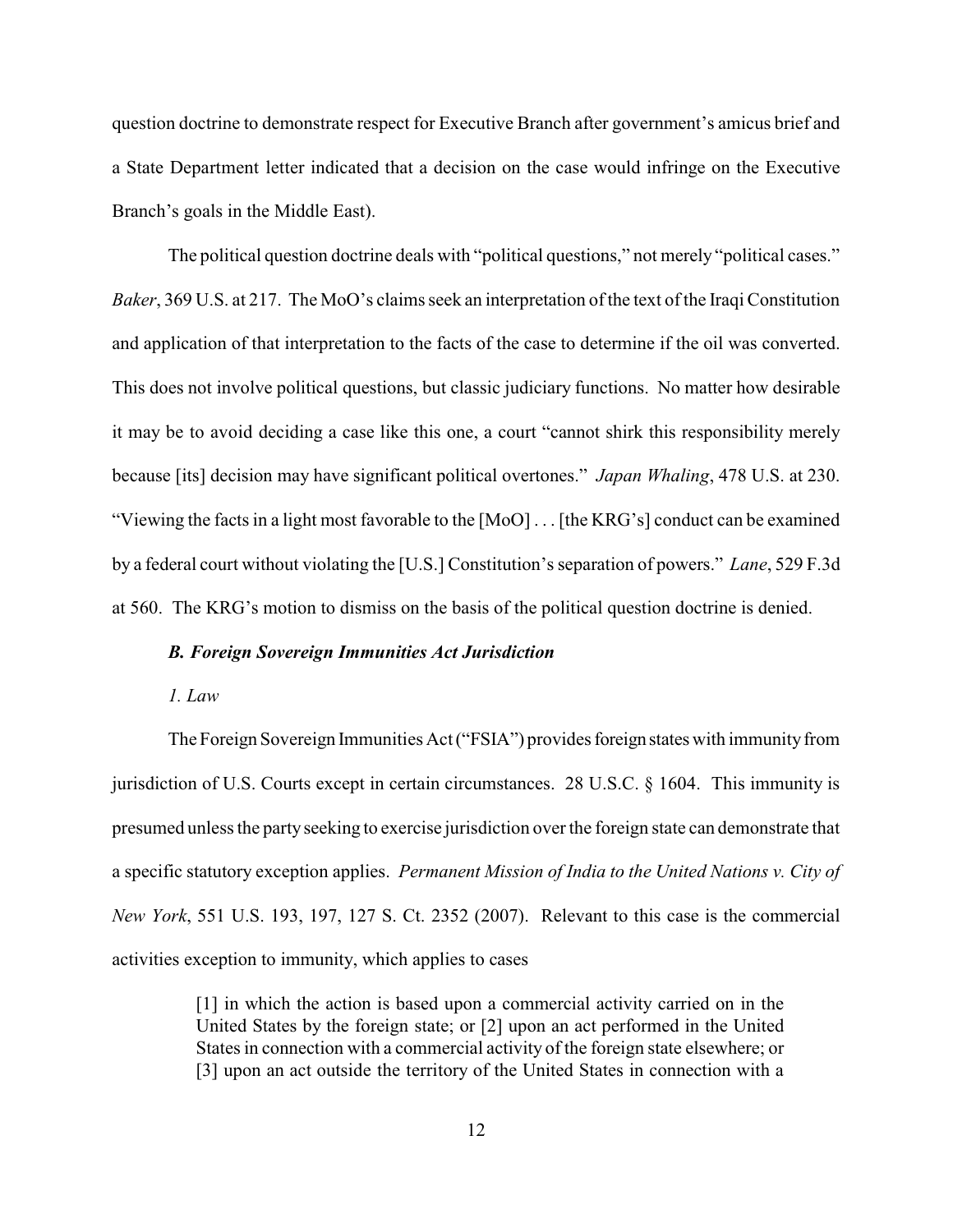commercial activity of the foreign state elsewhere and that act causes a direct effect in the United States.

28 U.S.C. § 1605(a)(2). "Once the defendant alleges that it is a 'foreign state,' the plaintiff must produce some facts to show that the commercial activity exception to immunity applies, but the defendant retains the ultimate burden of proof on immunity." *Arriba Ltd. v. Petroleos Mexicanos*, 962 F.2d 528, 533 (5th Cir. 1992).

The framework set forth by the Fifth Circuit for determining whether the commercial activity exception applies involves three steps. *De Sanchez v. Banco Cent. de Nicaragua*, 770 F.2d 1385, 1391 (5th Cir. 1985). First, courts must "define with precision the relevant activity," by isolating the defendant's acts that form the basis of the suit. *Id.* This ensures that the "conduct giving rise to the claim in question constitutes or is in connection with commercial activity, regardless of the defendant's generally commercial or governmental character." *Id.* (internal citation omitted). Second, courts must "determine whether the relevant activity is sovereign or commercial—a label which depends on the nature of the activity rather than on its purpose." *Id.* Third, if the activity is commercial, courts must find a jurisdictional nexus with the U.S. by showing that the activity is either carried on in the U.S., the activity occurring elsewhere caused a direct effect in the U.S., or some acts are performed in the U.S. in connection with commercial activity elsewhere. *Id.*

In terms of whether an activity is commercial, "when a foreign government acts, not as a regulator of a market, but in the manner of a private player within it, the foreign sovereign's actions are 'commercial' within the meaning of the FSIA." *Republic of Arg. v. Weltover, Inc.*, 504 U.S. 607, 614, 112 S. Ct. 2160 (1992). "[T]he issue is whether the particular actions that the foreign state performs (whateverthe motive behind them) are the *type* of actions bywhich a private party engages in 'trade and traffic or commerce.'" *Id.* For example, the issuance of a regulation is a sovereign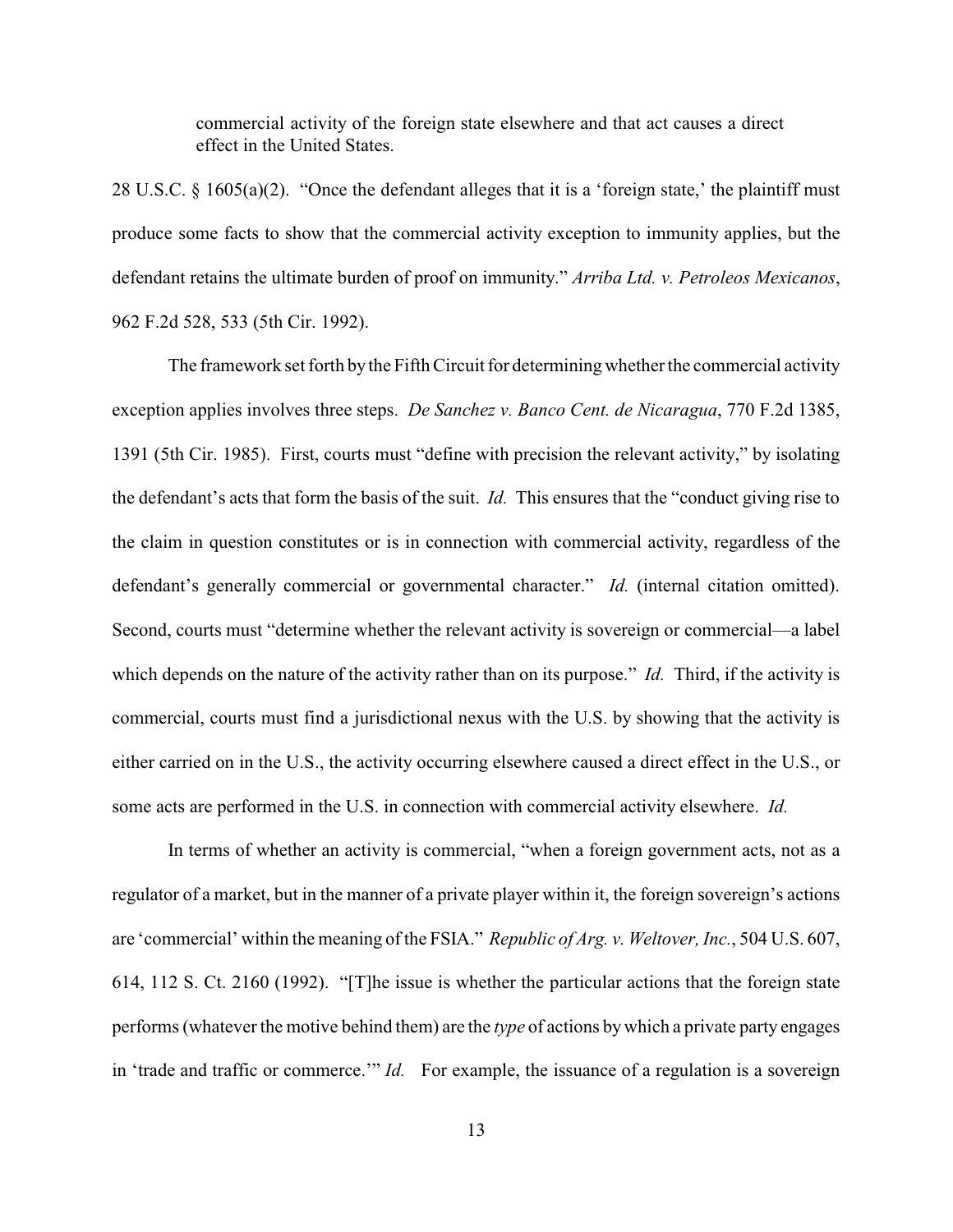activity, whereas contracting to purchase or sell things that can be held and traded by private parties is a commercial activity. *Id.* at 614–15. In terms of whether an activity has a "direct effect" in the U.S., it need not be substantial or foreseeable, but it also cannot be too remote or attenuated. *Republic*, 941 F.2d at 618. For example, a contract can create a direct effect in the U.S. if it is to be primarily performed in the U.S., such as if goods are shipped, processed or paid for in the U.S. *See UNC Lear Servs., Inc. v. Kingdom of Saudi Arabia*, 581 F.3d 210, 218–19 (5th Cir. 2009). Alternatively, a foreign country's rescheduling of its bond maturity dates on bonds to be paid in New York would not have a direct effect on the U.S. merely because the rescheduling might diminish "New York's status as a world financial leader." *Republic*, 941 F.2d at 618. Such an effect would be too remote or attenuated. *Id.*

# *2. Arguments*

The KRG argues that, as a foreign state under the FSIA, it is immune from suit. Dkt. 44-1 at 23. Further, it argues that the "commercial activities" exception to the FSIA does not apply to the conversion claims or the tortious interference with a contract claims. *Id.* at 24. First, the KRG argues that the MoO's complaint involves title and control over the natural resources in a territory, which is a sovereign function and not a commercial activity. *Id.* Further, "[t]he KRG's actions of extracting and exporting oil from the Kurdistan Region had no "immediate consequence" in the U.S. because any immediate consequence occurred in Iraq. Dkt. 44-1 at 16. To the extent that there was any effect, it was indirect because of all the steps involved such as loading of oil, a many-month ocean-voyage, changed destinations, and an alleged title transfer. *Id.* at 16–17. Second, the act of loading oil on to the tanker in Turkey, the basis of the tortious interference of contract claim, also constitutes actions between the two sovereigns of Turkey and Kurdistan. *Id.* at 18. Further, no direct effects from the tortious interference were alleged in the U.S. *Id.*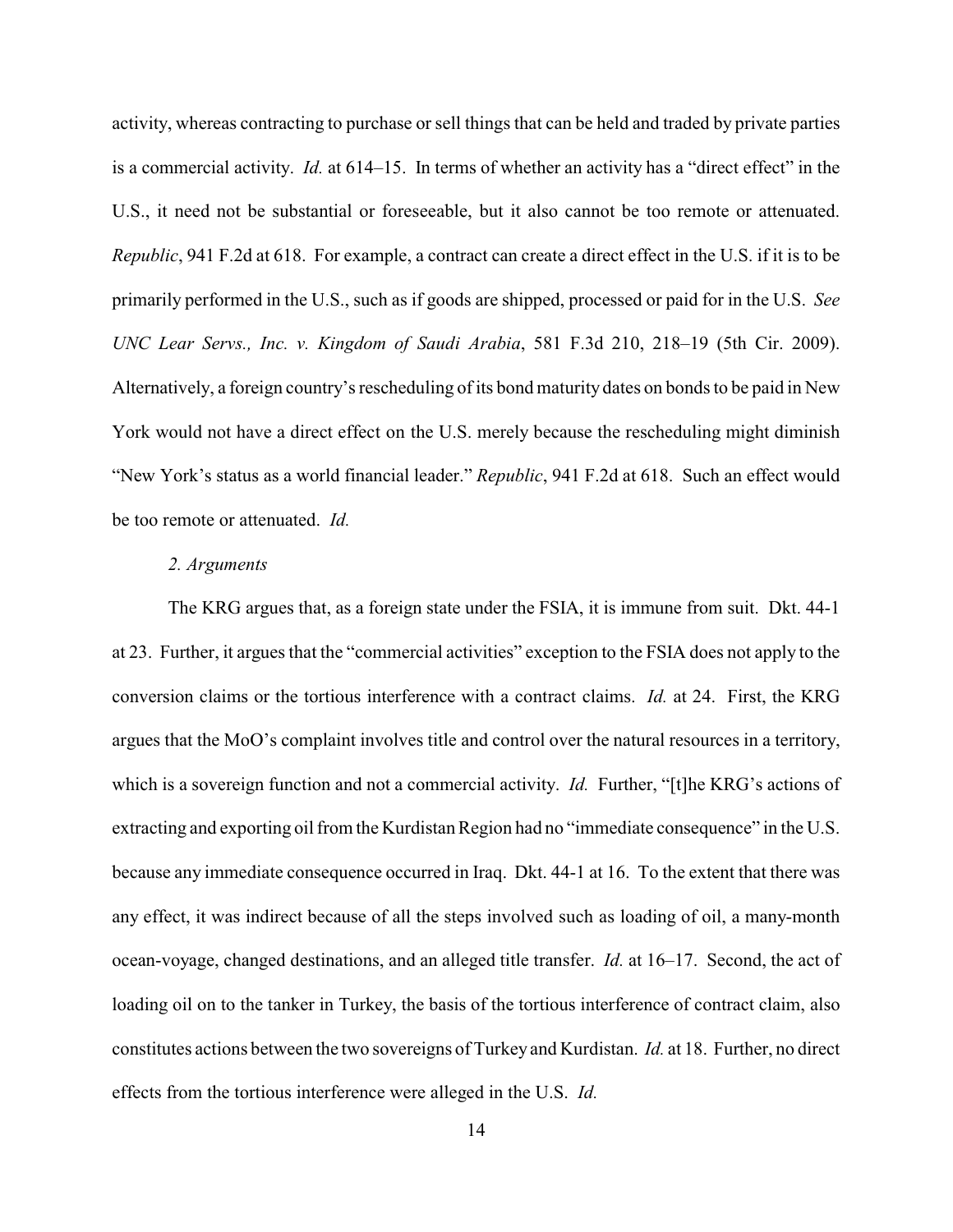The MoO claims that the KRG's acts are either commercial activities carried on in the U.S. by or on behalf of Kurdistan, or a commercial activity of Kurdistan occurred elsewhere that caused a direct effect in the U.S. Dkt. 48-1 at 12. Specifically, the MoO argues that the KRG has sold part of the cargo in the U.S., it intends to sell the rest of the cargo in the U.S., and these activities are commercial and have a direct effect in the U.S. *Id.* at 13. Further, and in the alternative, the KRG's exporting, loading and sale of the cargo either anticipated or involved sales in the U.S. *Id.* at 14. The MoO also responds to the KRG's arguments about sovereign activities by explaining that the sovereign acts of deciding whether and how much to exploit a country's natural resources is different from the commercial act of exporting already extracted resources for sale to a buyer in the U.S. *Id.*  The MoO contends that the KRG's primary objective was to discharge and sell the oil in the U.S., making the claim "based on" the KRG's commercial activity. Dkt. 54-1 at 6.

#### *3. Analysis*

It is undisputed that under the FSIA, the Kurdistan Region qualifies as a foreign state. Dkt. 48-1 at 12. Therefore, it is given the presumption of immunity unless an exception can be demonstrated with some facts by the MoO. Because the MoO argues that the FSIA commercial activities exception applies, the court begins its analysis by defining the relevant activity. *De Sanchez*, 770 F.2d at 1391. After a review of the complaint, the relevant activity that forms the basis of the complaint is the MoO's allegation that the KRG took Iraq's oil and sold it as its own. Of course, determining who owns the oil will require interpreting the Iraqi Constitution, but the conduct being challenged in this court is the alleged converting and selling of Iraqi oil. When considered in this way, the activity is clearly commercial. Private actors transport and sell oil on a regular basis, and this is not solely a sovereign function.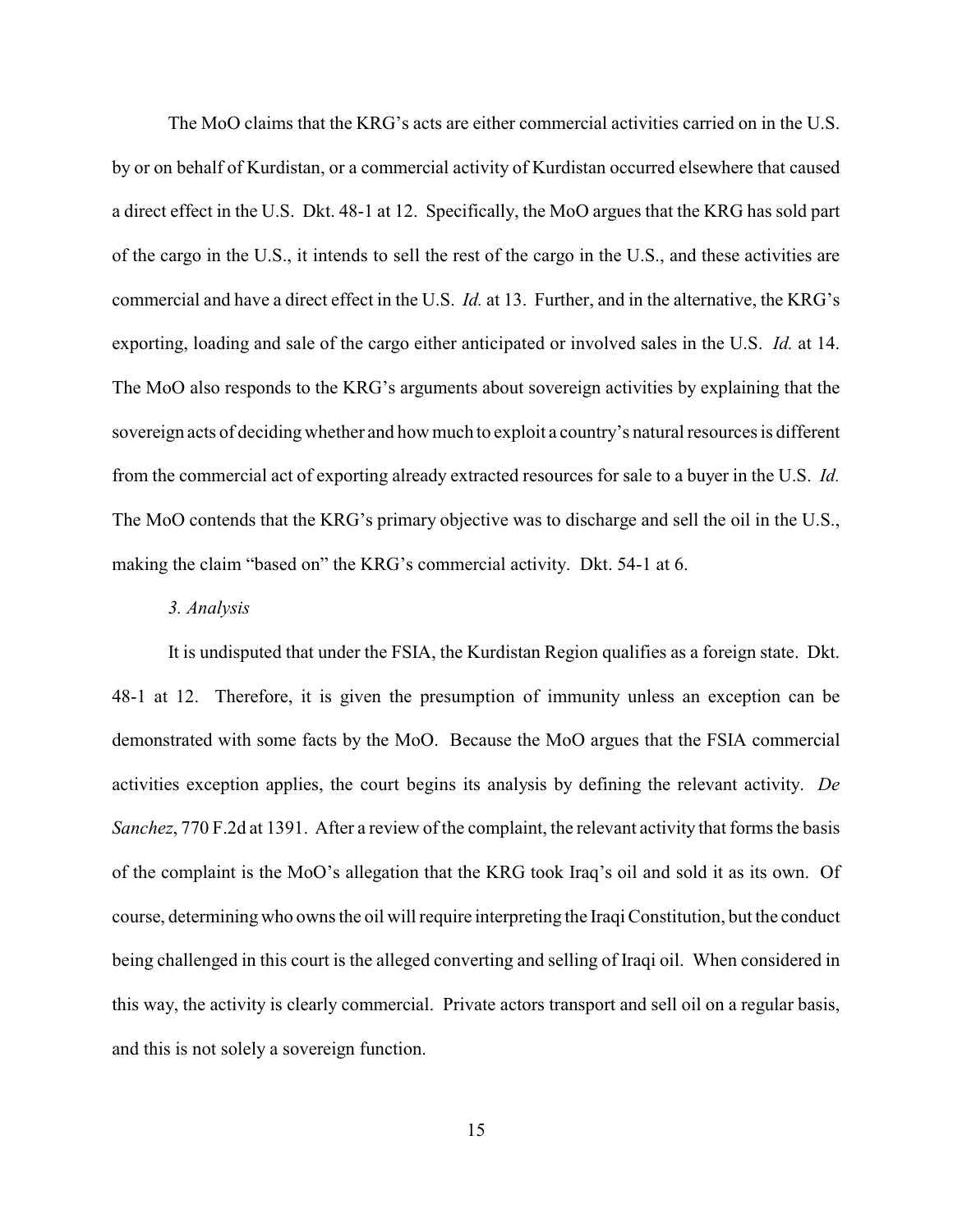Further, the cases cited by the KRG are distinguishable and do not persuade the court that this case is simply about a sovereign act. For example, the KRG claims that the *Rong* case supports its position. *Rong v. Liaoning Province Gov't*, 452 F.3d 883, 890 (D.C. Cir. 2006). However, *Rong* deals with a private party's business interest that was expropriated by the government, and later a part of the interest was sold. *Id.* at 891. The court determined that expropriation constituted a quintessentially sovereign act. The present case does not involve the expropriation of the property of a Kurdish citizen by Kurdistan, it involves the alleged conversion of property from Iraq, or the Iraqi people, by Kurdistan. Additionally, the court finds the reasoning of the concurring opinion in the *Connecticut Bank of Commerce* case to be persuasive, even though not authoritative, for refuting the KRG's position and distinguishing the several cases it cites. *Conn. Bank of Commerce v. Congo*, 309 F.3d 240, 263–64 (5th Cir. 2002) (Dennis, concurring in vacating and remanding the district court judgment, but disagreeing in part with the majority as to the controlling principles of law). Even if some of the KRG's activities arguably could be considered sovereign, the KRG "went on to step down from its sovereign status and engage in a typical commercial activity," through the "production, and sale on the world market of oil and gas." *Id.* at 264. "This is not something that only a sovereign can do," but instead is an activity that private players engage in regularly. *Id.* 

Considered differently, if this case was only about title to natural resources as the KRG argues, and a sale or potential sale of the oil was not the crux of the claim, it is highly unlikely that this case would be before this court. Dkt. 1 at 6; *see also* Dkt. 39 at 14. The complaint is not a declaratory judgment action simply seeking a determination of who owns the oil under the Iraqi Constitution. Instead, this case involves claims to remedy the conversion of the oil, including actions to sequester the oil to prevent it from being sold.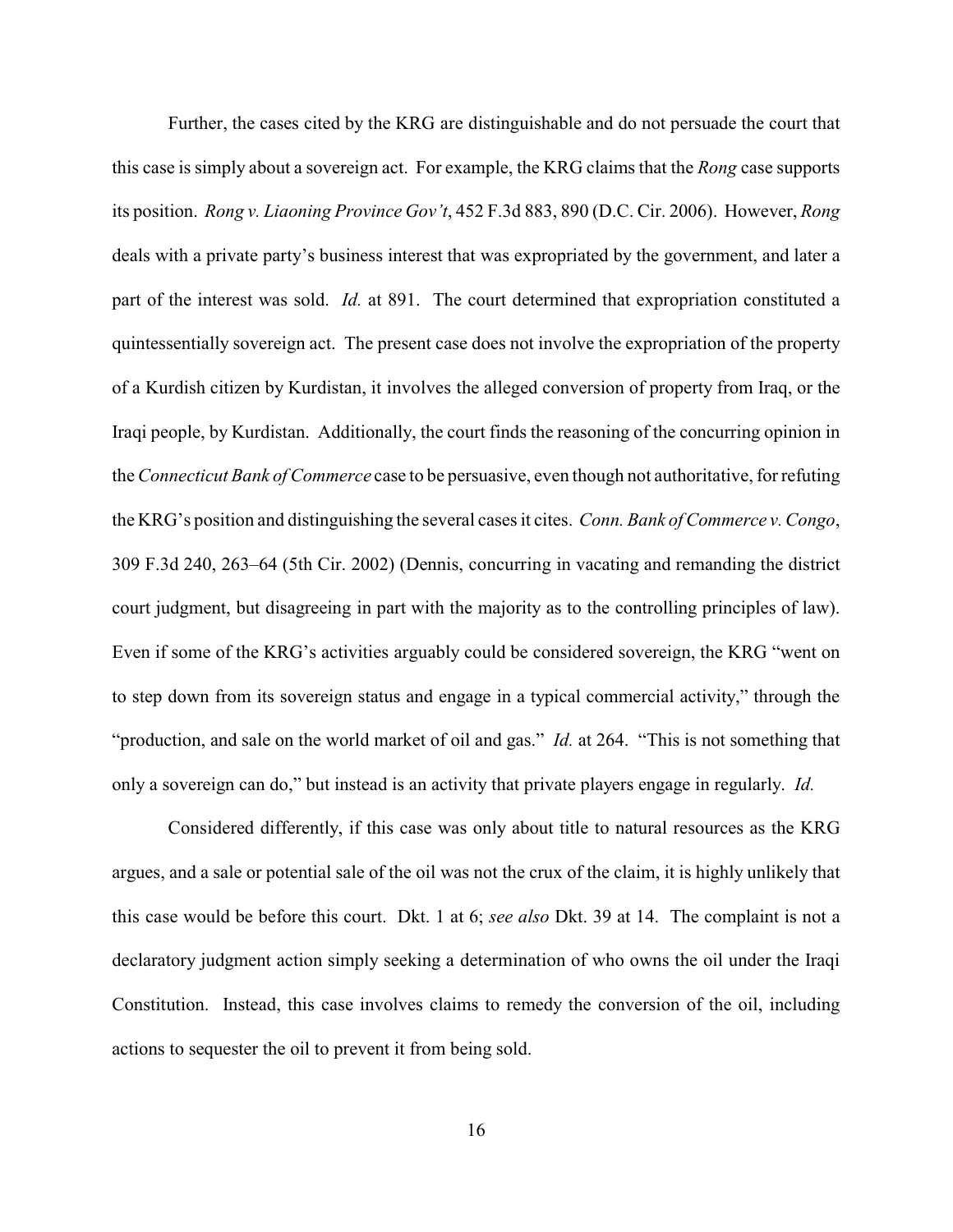Because the court determines that the activity underlying the complaint is a commercial activity, the court must determine whether the proper jurisdictional nexus between the activity and the U.S. is present. The MoO pleads that the direct effect is the sale in, and delivery of, the converted oil to the U.S. Dkt. 39 at 12. More specifically, the MoO asserts that the KRG and John Doe Buyer has, or imminently will, load the oil on the tanker in the Gulf of Mexico onto smaller vessels to sell or deliver the oil in the U.S.<sup>6</sup> *Id.* at 8. The activity complained of is the taking of Iraqi oil for sale, there are specific allegations that it has been sold in the U.S., and the sale of oil in the U.S. creates a direct effect in the U.S.

The MoO's burden at this point is to produce "some facts" that the commercial activities exception applies and the court is satisfied that this burden has been met. The court finds that the commercial activities exception of the FSIA applies to provide this court with jurisdiction to hear the case. Therefore, the KRG's motion to dismiss under the FSIA is denied.

# *C. Writ of Sequestration*

The MoO has sufficiently pled an application for a writ of sequestration. However, the court will not hold a hearing on the application unless and until the cargo is brought into U.S. waters, at which point the MoO may move this court for such relief as it deems appropriate. The KRG's motion to dismiss the application for a writ of sequestration is denied without prejudice.

## *D. Admiralty Jurisdiction*

As explained in detail in the court's previous memorandum opinion and order (Dkt. 25), a party seeking a federal forum for an alleged maritime tort claim "must satisfy conditions both [1] of location and [2] of connection with maritime activity." *Jerome B. Grubart, Inc. v. Great Lakes*

 $\delta$  It is undisputed that the tanker has been sitting in the Gulf of Mexico, just outside of U.S. waters since late July during this pending litigation.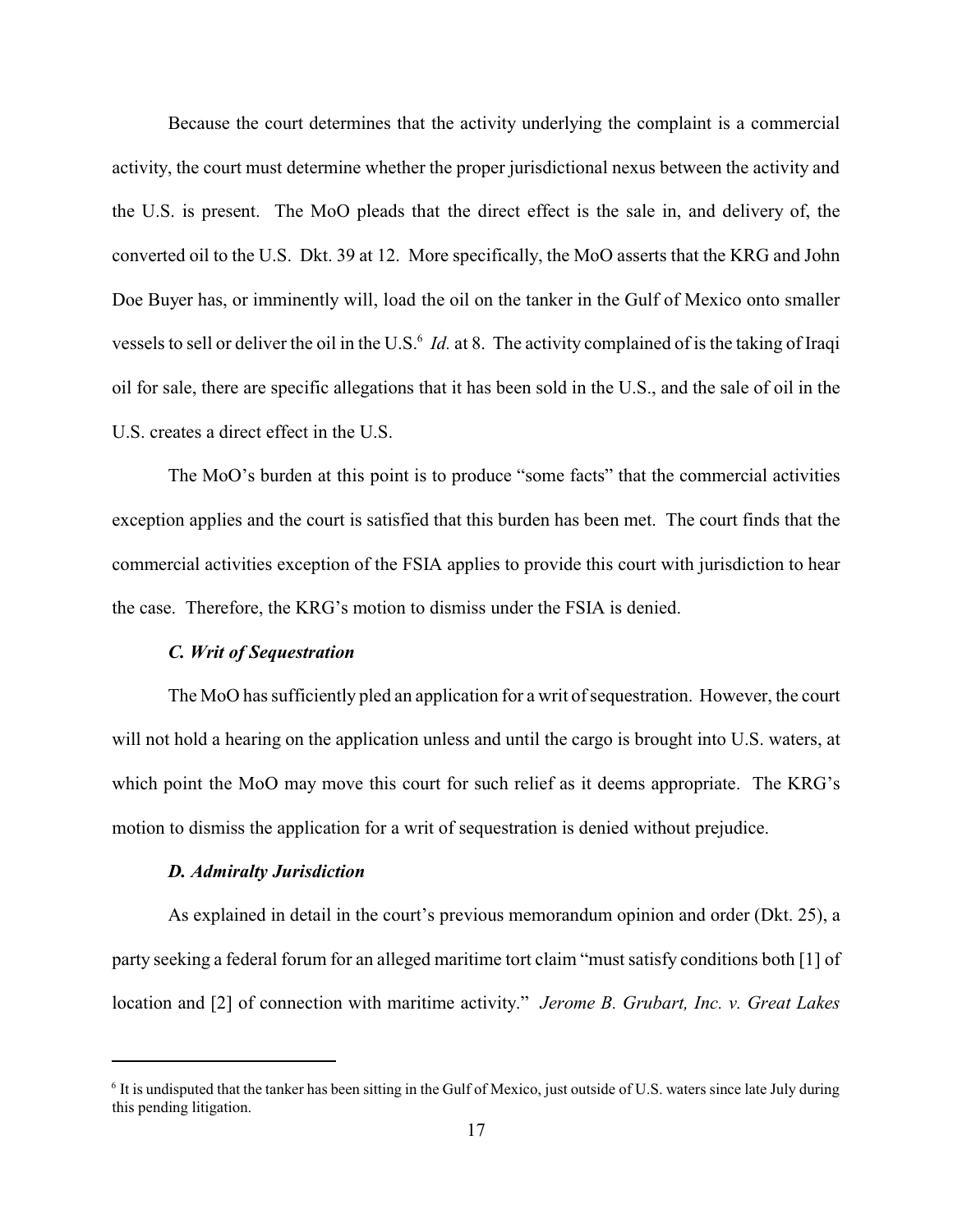*Dredge & Dock Co.*, 513 U.S. 527, 534, 115 S. Ct. 1043 (1995). The location test is satisfied if either the tort occurred on navigable waters or if the injury suffered on land was caused by a vessel on navigable waters. *Id.* 534. The connection test requires two inquiries. *Id.* First, a court must "assess the general features of the type of incident involved to determine whether the incident has a potentially disruptive impact on maritime commerce." *Id.* (internal citation and punctuation omitted). "Second, a court must determine whether the general character of the activity giving rise to the incident shows a substantial relationship to traditional maritime activity." *Id.* (internal punctuation omitted).

The court concludes that admiralty jurisdiction does not exist for the same reasons set forth in its prior memorandum opinion and order. Dkt. 25. The MoO "has pled facts showing its claim for conversion accrued on land, when Kurdistan allegedly first exercised dominion over the crude oil without Iraq's authorization or consent." *Id.* "The location test for admiralty jurisdiction is not met . . . ." Therefore, the KRG's motion to dismiss on the basis that admiralty jurisdiction has not been established is granted.

As to the John Doe Buyer, the MoO may have met the location test, as it claims that the conversion or transfer of title occurred when the cargo was on navigable waters on its way to the U.S. Dkt. 39 at 14. Assuming without deciding this element is met, however, the MoO's claims of admiralty jurisdiction over the John Doe Buyer fail the connection test because the general character of the activity giving rise to the incident does not show a substantial relationship to traditional maritime activity. *Grubart*, 513 U.S. at 534. The Supreme Court explained that when considering this element, a court asks "whether a tortfeasor's activity, commercial or noncommercial, on navigable waters is so closelyrelated to activity traditionally subject to admiraltylaw that the reasons for applying special admiralty rules would apply . . . ." *Id.* at 539. This element can be satisfied by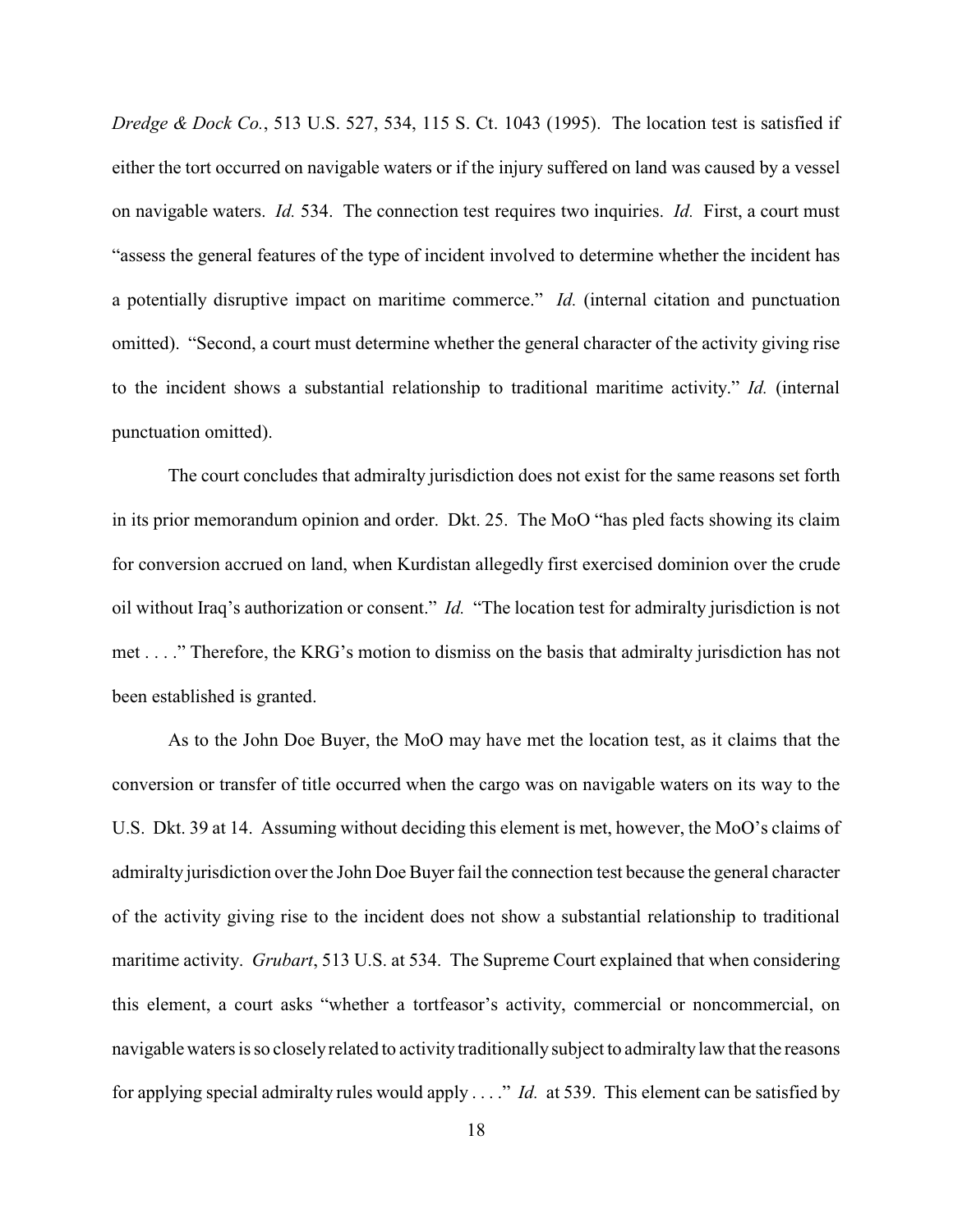the conduct of any of the alleged tortfeasors, but only if the "activity is claimed to have been a proximate cause of the incident." *Id.* at 539, 541. Examples include navigation of boats, storing boats at a marina, a contract relating to a ship in its use as such, and maritime employment. *Id.*; *Gulf Coast Shell & Aggregate LP v. Newlin*, 623 F.3d 235, 240 (5th Cir. 2010).

Here, the alleged wrong is the conversion of oil that occurred when John Doe contracted to purchase the Cargo and took possession of it. Dkt. 39 at 14. The sale and conversion of oil does not have a substantial relationship to admiralty, because it can occur anywhere and occurs regularly all over the world. Sale of oil does not traditionally occur only on the water, nor does the MoO plead any facts to show that it does. The court's conclusion is supported by a case from the Fifth Circuit where one of the theories advanced was wrongful conversion. *Gulf Coast*, 623 F.3d at 240. The case involved a company that stored a boat while it was being refurbished with dredging equipment, and though the company promised to sell the boat to three men who paid \$300,000, the company did not ultimately deliver the boat to them and instead transferred the title of the boat to another company. *Gulf Coast*, 623 F.3d at 240. The court found that the wrongful conversion claim centered around the transfer of title, because it was the activity giving rise to the incident. *Id.* The case related to the "possession and ownership of the dredge, not to the vessel in its use as such." *Id.*  If a case about the possession and ownership of a dredge on a vessel that was intended to be used on navigable waters does not have a substantial relationship to maritime activity, then the ownership, possession, sale, or conversion of oil that just happens to be transported by a vessel as opposed to a train, truck, pipeline, or other means also does not have a substantial relationship to maritime activity. The MoO has not established admiralty jurisdiction as to the John Doe Buyer. Therefore, the KRG's motion to dismiss on the basis that admiralty jurisdiction has not been established as to the John Doe Buyer is granted.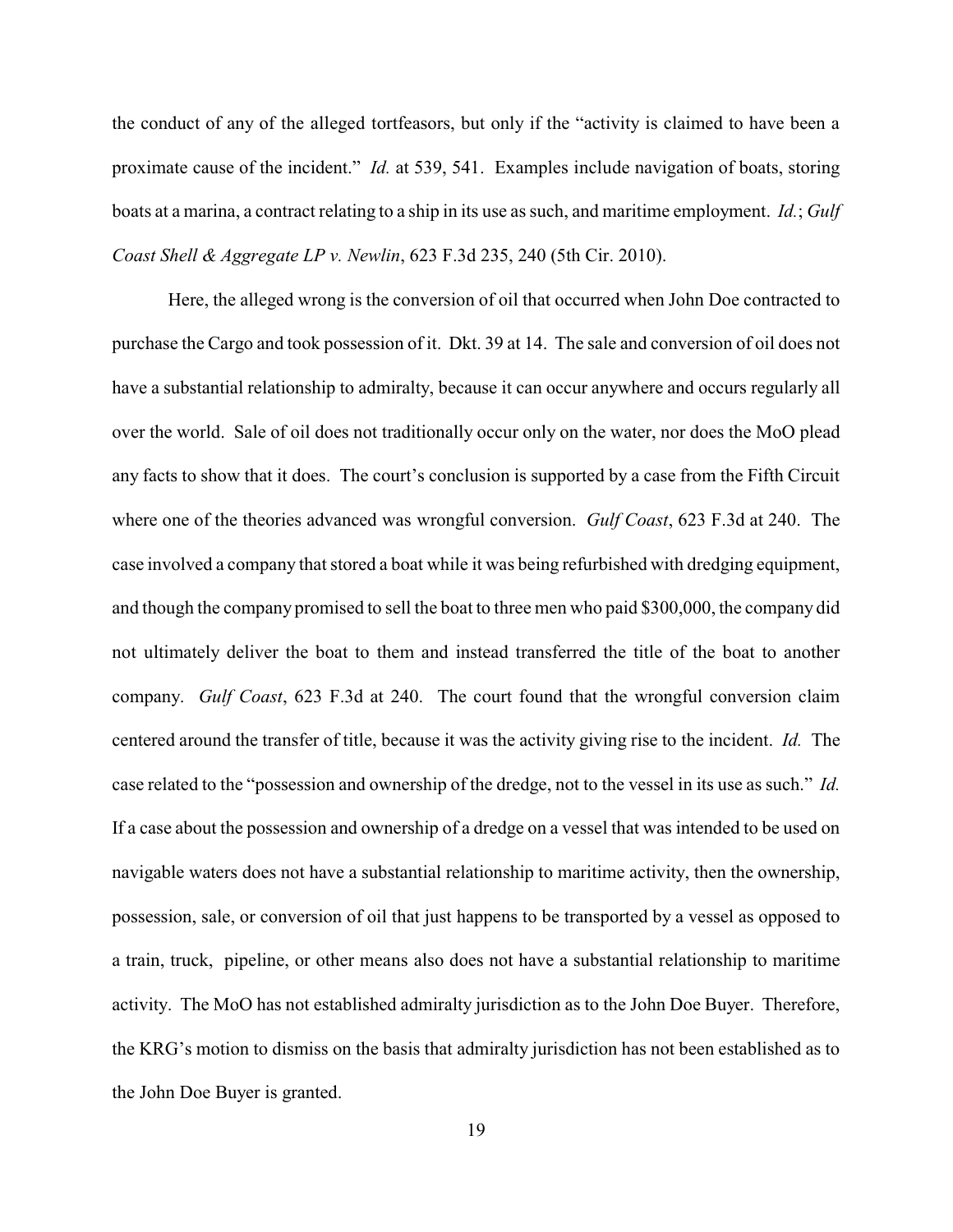## *E. Act of State Doctrine*

"Every sovereign state is bound to respect the independence of every other sovereign state . . . ." *Underhill v. Hernandez*, 168 U.S. 250, 252, 18 S. Ct. 83 (1897). Therefore, "[u]nder the act of state doctrine, the courts of one country will not sit in judgment of the acts of another, done within its own territory." *Spectrum*, 632 F.3d at 954 (quoting *Underhill,* 168 U.S. at 252.). This doctrine overlaps with the political question doctrine and is rooted in separation of power principles, under which courts should not act in a way that frustrates the Executive Branch's foreign policy acts. *Id.* The burden to establish the application of the doctrine is on the proponent. *Id.*

The KRG raises the act of state doctrine as a defense under which the court should dismiss the claims against it. The KRG argues that it has been recognized as a foreign sovereign and to decide this case would require the court to judge the legality of its acts as a foreign sovereign, an area of foreign relations reserved to the Executive Branch under the separation of powers doctrine. Dkt. 44-1 at 33–34. Further, the KRG contends that "treating the KRG differently [from the FSIA] for purposes of the act of state doctrine is unsupported by any authority and would lead to absurd results." Dkt. 52-1 at 19. The MoO argues that the KRG is not a state under the doctrine, and even if it was, the purposes of the doctrine are not served through application of the doctrine in this context. Dkt. 48-1 at 21–23.

Initially, it is the KRG's burden to demonstrate that the Kurdistan region is a foreign state for purposes of the act of state doctrine. The KRG relies heavily on its status as a foreign state under the FSIA to establish its ability to invoke the act of state doctrine, but one does not follow from the other. Kurdistan is a political subdivision of Iraq. Under the FSIA, and *"for purposes of this chapter*," a foreign state "includes a political subdivision of a foreign state . . . ." 28 U.S.C. 1603(a)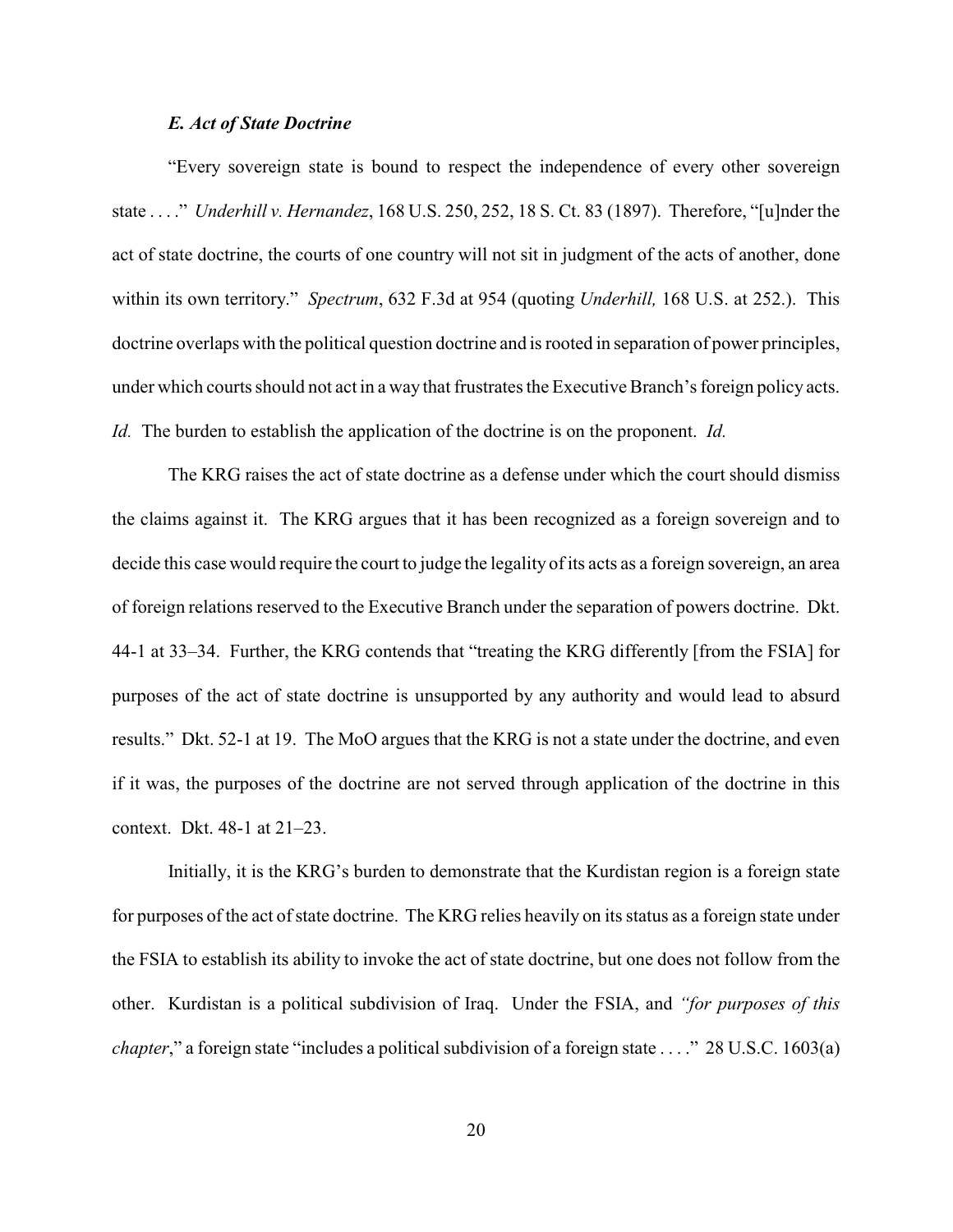(emphasis added). This definition is specific to the FSIA and the KRG has not persuaded this court that the definition should also be applied to the act of state doctrine.

The Restatement of Foreign Relations Law is also instructive. "Under international law, a state is an entity that has a defined territory and a permanent population, under the control of its own government, and that engages in, or has the capacity to engage in, formal relations with other such entities." RESTATEMENT (THIRD) OF FOREIGN RELATIONS LAW § 201 (1987). The comments of the definition go on to explain that "[a]n entity is not a state unless it has competence, within its own constitutional system, to conduct international relations with other states . . . ." *Id.* at cmt. e. The court need not conduct a detailed analysis of how these definitions apply to the KRG, it merely points out that these definitions do not include political subdivisions; the KRG is governed by Iraq's Constitution; and the U.S.'s position on Kurdistan has been that it supports the "Kurdistan Region within the framework of Iraq's constitution." Dkt. 48-25.

The cases the KRG cites for application of the act of state doctrine are distinguishable. In *Occidental Petroleum*, the court considered the Sharjah and Umm al Qaywayn territories, finding that "the precise international status of these sheikdoms is at present unique and difficult to characterize . . . ." *Occidental Petroleum Corp. v. Buttes Gas & Oil Co.*, 331 F. Supp. 92, 113 (C.D. Cal. 1971). The court ultimately determined that the territories were states under the act of state doctrine, despite the fact that they delegated their foreign relations authority to Britain. *Id.* The dispute at hand does not concern an entity that has passed its foreign relations off to another state, nor is the status of Kurdistan "unique and difficult to characterize." Kurdistan undisputedly is a region within Iraq. Dkt. 44-1 at 1.

In *Oetjen*, the primary question before the court was whether the act of state doctrine allowed review of the actions of the government of General Carranza's military, because the actions had later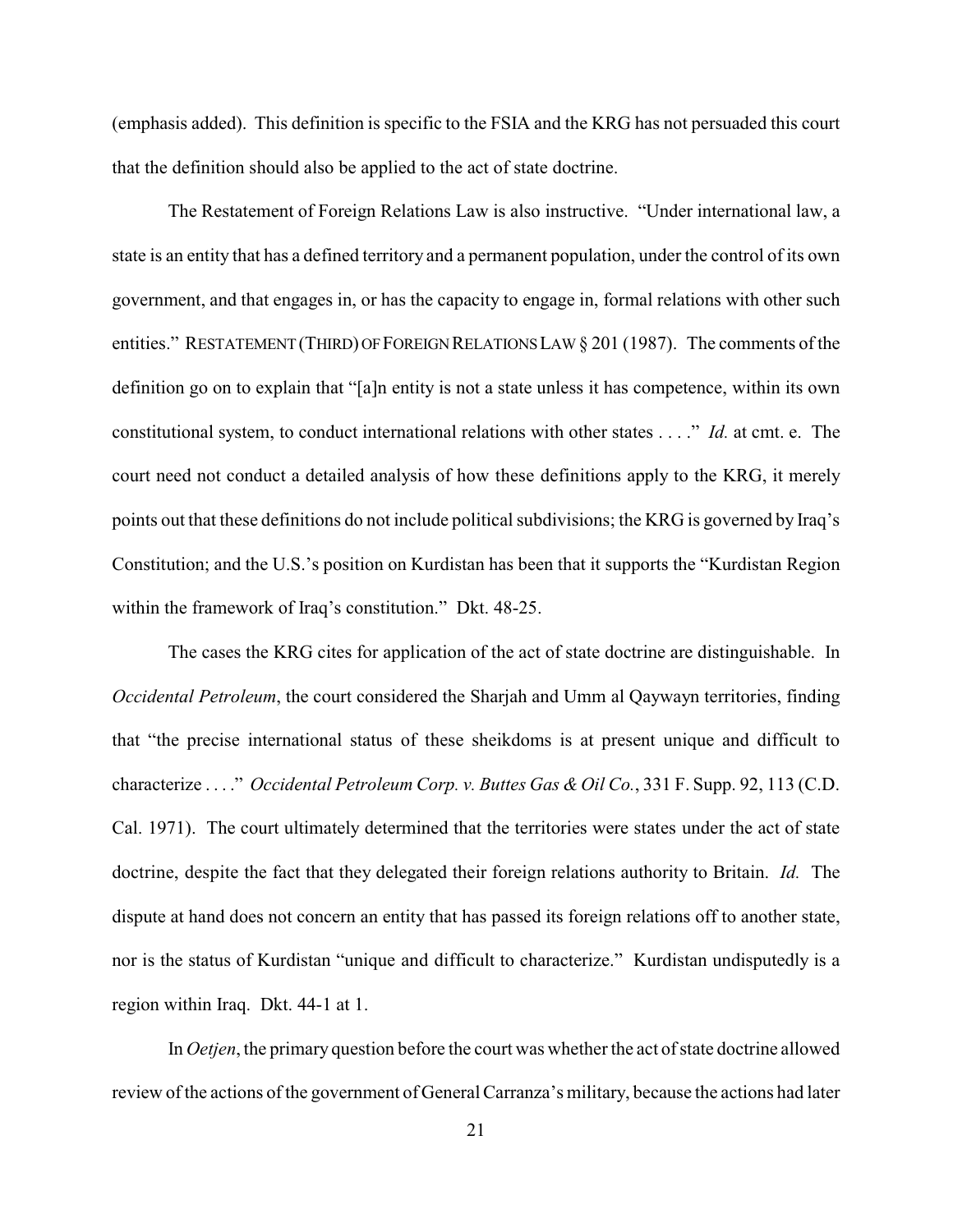been recognized as those of the de facto government of the Republic of Mexico. *Oetjen v. Cent. Leather Co.*, 246 U.S. 297, 38 S. Ct. 309 (1918). The court found the act of state doctrine applied and the action could not be reviewed, because "the conduct of one independent government [like Mexico] cannot be successfully questioned in the courts of another [like the U.S.] . . . ." *Id.* at 303. In this case, the KRG is not an independent government.

The court is not persuaded that the KRG can avoid enforcement of the Iraqi Constitution as a "state" against a lawsuit by the MoO of Iraq. But even if this court were to determine that the Kurdistan region was a state for act of state purposes, "the policies underlying the act of state doctrine should be considered in deciding whether, despite the doctrine's technical availability, it should nonetheless not be invoked . . . ." *W.S. Kirkpatrick & Co., Inc. v. Envtl. Tectonics Corp., Int'l*, 493 U.S. 400, 409, 110 S. Ct. 701 (1990). Based on the policies underlying the act, the court is not persuaded that the doctrine should be applied. First, as described in the court's political question doctrine analysis, adjudicating this case will not infringe upon the territory of the executive branch, and there is not a separation of powers concern. Second, the MoO, representing Iraq, has asked this court to resolve its dispute with its own region in a way that is consistent with its Constitution. Courts deciding whether the doctrine applies to cases brought by the state whose actions are to be reviewed, though factually distinguishable, explain that "when a state comes into our courts and asks that our courts scrutinize its actions, the justification for application of the doctrine maywell be significantly weaker." *Republic of Phil. v. Marcos*, 806 F.2d 344, 359 (2d Cir. 1986). In the present case, "the current government of Iraq itself has sought out United States courts," a factor that "tilt[s] against the doctrine's application." *Republic of Iraq v. ABB AG*, 920 F. Supp. 2d 517, 534 (S.D.N.Y. 2013). Further, the MoO only involved U.S. courts after unsuccessfully attempting to resolve the case in Iraqi courts. Dkt. 39 at 9–11. All of these factors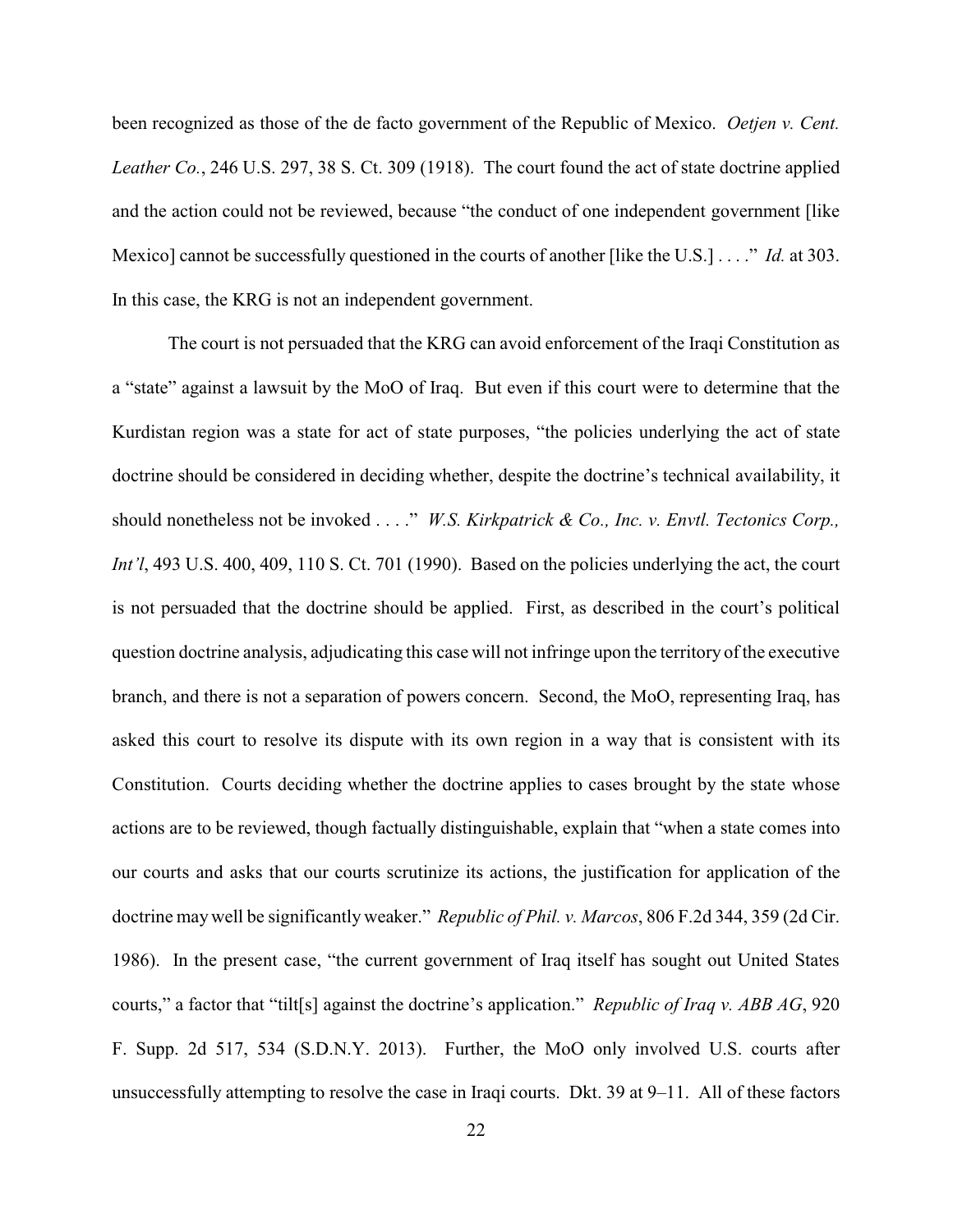weigh against application of the act of state doctrine, even if it was technically available. Therefore, the KRG's motion to dismiss on the basis of the act of state doctrine is denied.

# *F. Merits of the Pleadings*

As to the claims for which the MoO has established jurisdiction, the court finds that at this stage of the pleadings, the MoO has pled sufficient factual content that "allows the court to draw the reasonable inference that the defendant is liable for the misconduct alleged." *Ashcroft v. Iqbal*, 556 U.S. at 678. Under Texas law, "[t]he elements of a cause of action for conversion are: (1) the plaintiff owned, had legal possession of, or was entitled to possession of the property; (2) the defendant assumed and exercised dominion and control over the property in an unlawful and unauthorized manner, to the exclusion of and inconsistent with the plaintiff's rights; and (3) the defendant refused plaintiff's demand for return of the property." *Robin Singh Educ. Servs., Inc. v. Test Masters Educ. Servs., Inc.*, 401 S.W.3d 95, 97 (Tex. App.—Houston [14th Dist.] 2011, no pet.). At this point, where mere plausibility and not proof is required, the MoO has sufficiently pled that the Iraqi Constitution can be interpreted to give the MoO title to the oil as opposed to the KRG; the KRG took the oil when it exported and sold the oil despite plaintiff's title; and the MoO has demanded return of the oil and was denied. Therefore, the KRG's motion to dismiss (Dkt. 44-1) based on a failure to state a claim is denied.